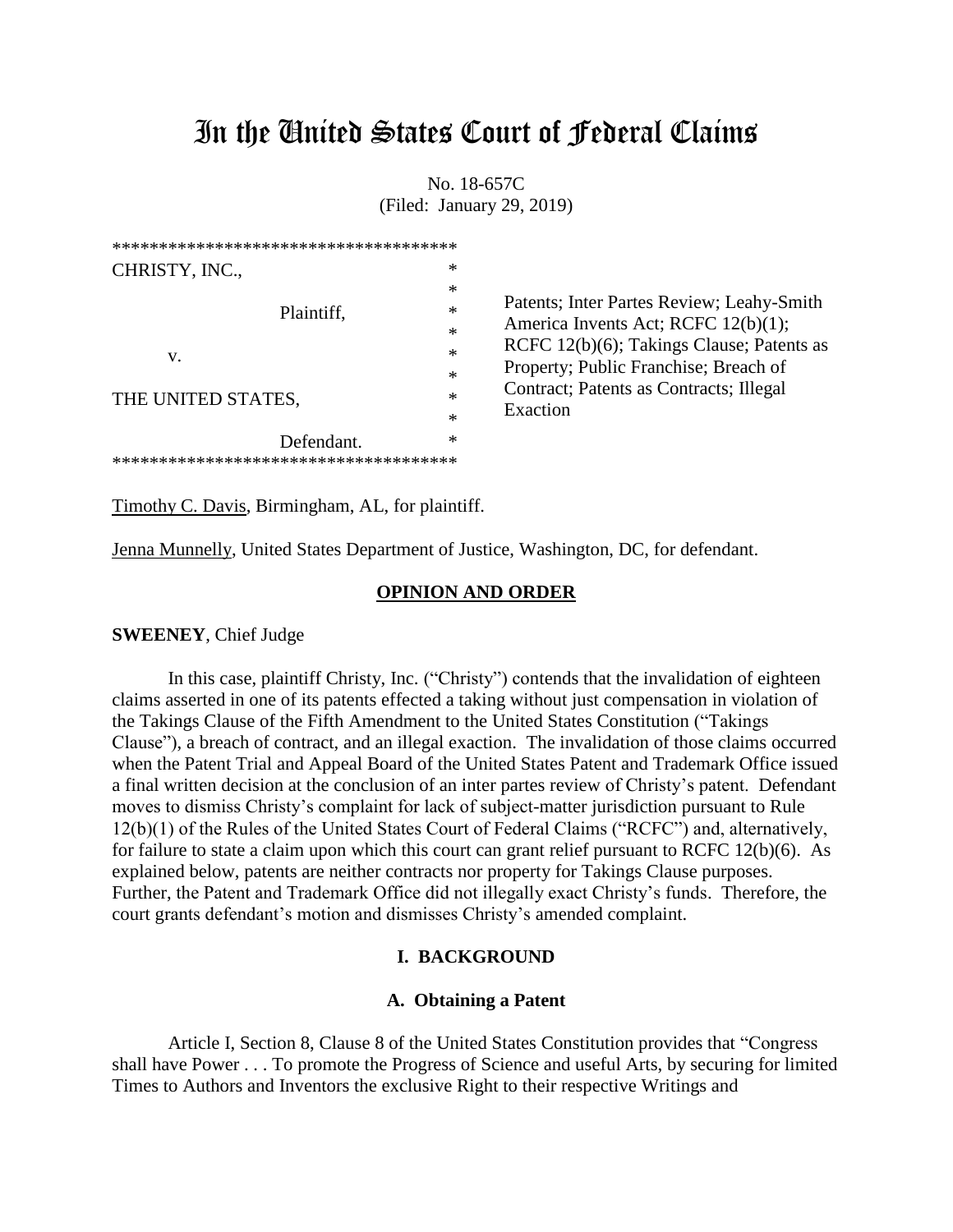Discoveries."<sup>1</sup> Congress exercises this authority through title thirty-five of the United States Code. See generally Pub. L. No. 593, ch. 950, 66 Stat. 792 (1952). Specifically, Congress has provided that "[w]hoever invents or discovers any new and useful process, machine, manufacture, or composition of matter, or any new and useful improvement thereof, may obtain a patent therefor, subject to the conditions and requirements" of title thirty-five. 35 U.S.C. § 101 (2012). The claimed invention must be novel; a person is not entitled to a patent if there is prior art regarding the claimed invention, i.e., if "the claimed invention was patented, described in a printed publication, or in public use, on sale, or otherwise available to the public" prior to the filing of the patent application. Id. § 102. Further, the claimed invention must be nonobvious; even if a claimed invention is novel, a person is not entitled to a patent if "the differences between the claimed invention and the prior art are such that the claimed invention as a whole would have been obvious before the effective filing date of the claimed invention to a person having ordinary skill in the art to which the claimed invention pertains." Id. § 103.

Patent applications must be submitted to the Patent and Trademark Office in writing and include a specification, a drawing, an oath or declaration, and the required fees. Id. § 111(a); see also id. § 41(a) (listing general patent fees). The specification

> shall contain a written description of the invention, and of the manner and process of making and using it, in such full, clear, concise, and exact terms as to enable any person skilled in the art to which it pertains, or with which it is most nearly connected, to make and use the same, and shall set forth the best mode contemplated by the inventor or joint inventor of carrying out the invention. ... The specification shall conclude with one or more claims particularly pointing out and distinctly claiming the subject matter which the inventor or a joint inventor regards as the invention.

Id. § 112(a)-(b). Patent applications are then examined, and the Director of the Patent and Trademark Office (the "Director") "shall issue a patent" if, upon such examination, "it appears that the applicant is entitled to a patent." Id. § 131. Rejected or deficient applications are reexamined upon request of the applicant. Id. § 132. The applicant may appeal adverse decisions to the Patent Trial and Appeal Board upon payment of the appeal fee. Id. § 134; see also id. § 41(a)(6) (listing appeal fees). Decisions of the Patent Trial and Appeal Board are subject to appellate review in the United States Court of Appeals for the Federal Circuit

<sup>&</sup>lt;sup>1</sup> The facts in this section—which are undisputed for the purpose of resolving defendant's motion to dismiss—derive from the complaint, the parties' submissions (including attached exhibits), and matters of which the court may take judicial notice pursuant to Rule 201 of the Federal Rules of Evidence. See Rocky Mountain Helium, LLC v. United States, 841 F.3d 1320, 1325-26 (Fed. Cir. 2016).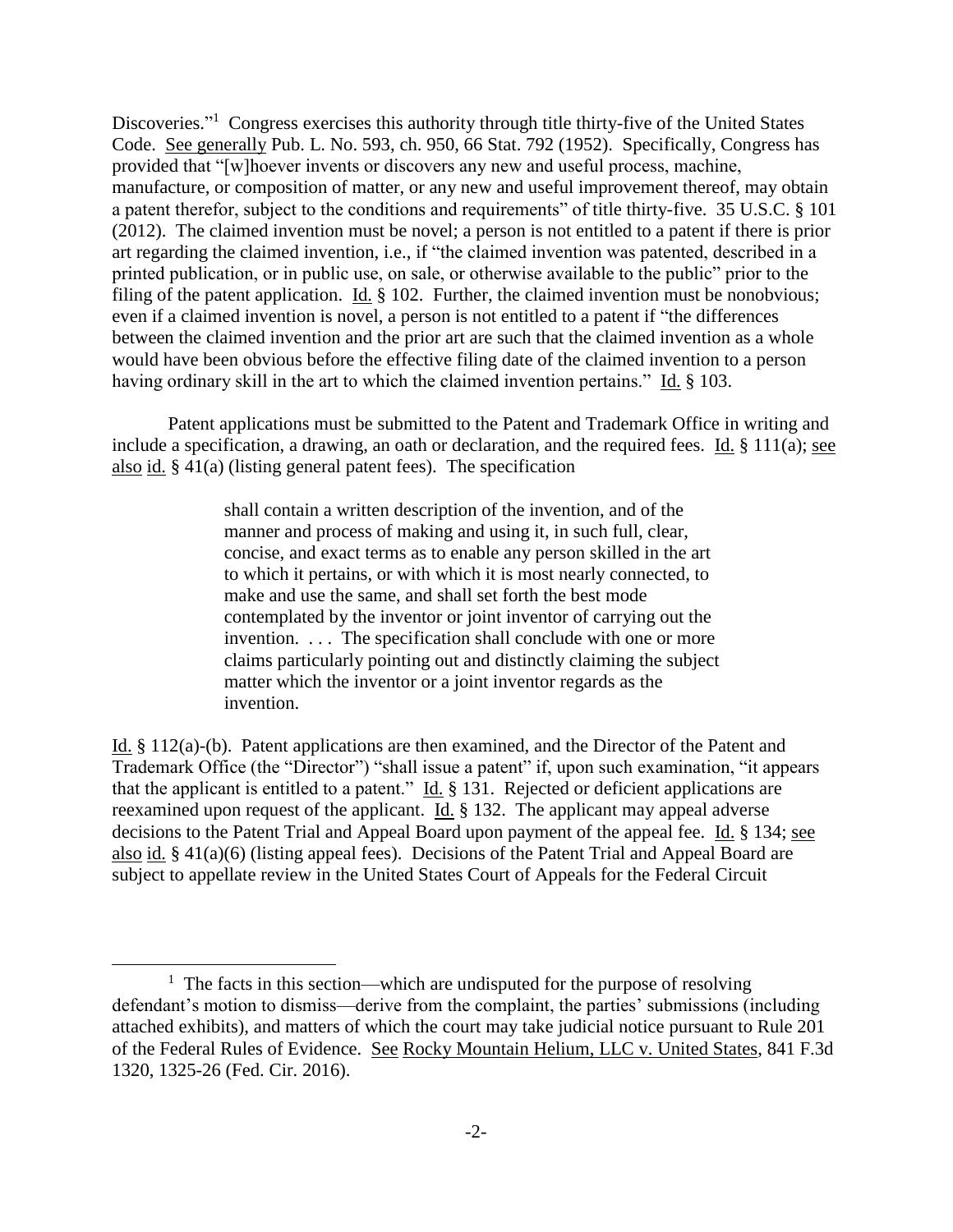("Federal Circuit").<sup>2</sup> Id. § 141(a)-(b). Patents are generally valid for twenty years and "grant to the patentee, [and] his heirs or assigns, . . . the right to exclude others from making, using, offering for sale, or selling the invention throughout the United States or importing the invention into the United States."<sup>3</sup> Id.  $\frac{8}{3}$  154(a)(1)-(2).

# **B. Terminating a Patent**

A patent owner's interest in a patent may be terminated in multiple ways.

First, a patent owner may terminate its interest in a patent by assignment. An interest in a patent (whether in the application stage or having already been granted) may be transferred via written instrument. Id. § 261.

Second, the Patent and Trademark Office may terminate a patent based on failure to pay fees. See id. § 41(b)(2), (c)(1). Once a patent is granted, its owner must periodically pay fees for the Patent and Trademark Office to "maintain[] in force" the underlying patent; these fees are known as maintenance fees. Id. § 41(b)(1).

Third, a patent owner may have a patent (or one or more of its claims) declared invalid in judicial proceedings. See id. § 282(c). A patent owner whose patent is infringed may seek available remedies by filing a civil action in federal district court.<sup>4</sup> Id. § 281; 28 U.S.C. § 1338 (2012); see also 35 U.S.C. § 271 (describing acts that constitute patent infringement). If the federal government is the alleged infringer, the patent owner must sue in the United States Court of Federal Claims ("Court of Federal Claims"). 28 U.S.C. § 1498(a). A defendant in a patent infringement action may assert prior commercial use, noninfringement, absence of liability for infringement, unenforceability, or invalidity of the patent itself or one or more of its claims. 35 U.S.C. §§ 273(a), 282(b). A patent, and each claim thereof, is "presumed valid," and a party asserting invalidity has the burden of establishing such invalidity by clear and convincing evidence. Microsoft Corp. v. i4i Ltd. P'ship, 564 U.S. 91, 95 (2011) (quoting 35 U.S.C. § 282(a)). Alternatively, rather than waiting to be sued for patent infringement, a party can file a civil action in federal district court for a declaratory judgment that a patent, or one or more of its claims, is "invalid, unenforceable, or not infringed." Alice Corp. Pty. Ltd. v. CLS Bank Int'l, 573 U.S. 208, 214 (2014); see also 28 U.S.C. § 2201(a) (providing federal district courts with jurisdiction over certain types of declaratory judgment actions).

 $\overline{a}$ 

 $3\,$  If the patented invention is a process, then a patent grants the patentee "the right to exclude others from using, offering for sale or selling throughout the United States, or importing into the United States, products made by that process." 35 U.S.C. § 154(a)(1).

 $2 \text{ In lieu of appealing to the Federal Circuit, an application may file a civil action against }$ the Director in the United States District Court for the Eastern District of Virginia to obtain a patent. 35 U.S.C. § 145.

<sup>&</sup>lt;sup>4</sup> Similarly, judicial relief is available when the invention claimed in one patent is derived from an invention claimed in another patent. See 35 U.S.C. § 291.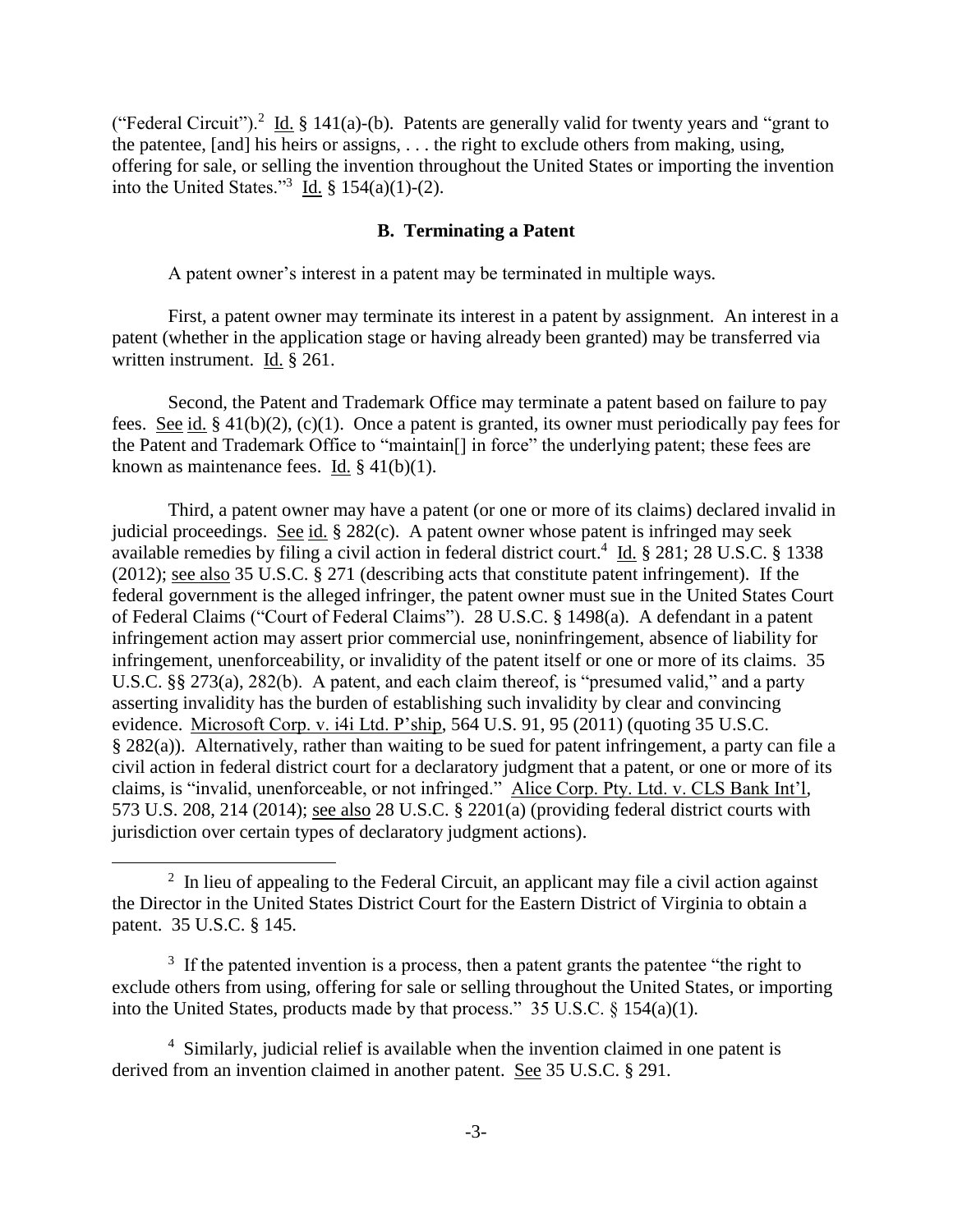Finally, there are various types of administrative proceedings in which a patent (or one or more of its claims) may be cancelled. See Cuozzo Speed Techs., LLC v. Lee, 136 S. Ct. 2131, 2137 (2016) ("For several decades, the [Patent and Trademark Office] has also possessed the authority to reexamine—and perhaps cancel—a patent claim that it had previously allowed."). These types of administrative proceedings include ex parte reexamination, post-grant review, and inter partes review. See Leahy-Smith America Invents Act, Pub. L. No. 112-29, § 6, 125 Stat. 284, 299-313 (2011) (codified as amended at 35 U.S.C. §§ 311-329) (providing for post-grant review and inter partes review).

Any party may request ex parte reexamination of a patent on the basis of prior art upon filing a written petition and paying a fee. 35 U.S.C. § 302. A patent owner may also "request supplemental examination of a patent . . . to consider, reconsider, or correct information believed to be relevant to the patent." Id. § 257(a). The Patent and Trademark Office must then determine, within three months after the filing of the reexamination petition, "whether a substantial new question of patentability affecting any claim of the patent concerned is raised by the request." Id.  $\S 303(a)$ . If such a substantial new question is raised, the office institutes ex parte reexamination proceedings. Id. §§ 257(b), 304. The Patent and Trademark Office may also institute ex parte reexamination proceedings on its "own initiative" at "any time." Id. § 303(a). Ex parte reexamination proceedings are "conducted according to the procedures established for initial examination." Id. § 305. During ex parte reexamination, the patent owner may propose amendments or additional claims to the patent at issue "to distinguish the invention as claimed from the prior art cited . . . or in response to a decision adverse to the patentability of a claim" of the relevant patent. Id. A patent owner dissatisfied with the result of ex parte reexamination proceedings may appeal to the Patent Trial and Appeal Board, and then to the Federal Circuit. Id. §§ 134(b), 141(b). Upon the conclusion of ex parte reexamination proceedings, including appeals, the Patent and Trademark Office issues a certificate confirming any claims determined to be patentable, cancelling any claims determined to be unpatentable, and incorporating any amendments or new claims determined to be patentable into the patent. Id. § 307(a).

Post-grant review allows any party to request, within nine months of a patent being granted or reissued, that one or more claims in a patent be cancelled on the grounds of invalidity. Id. § 321. The burden of establishing unpatentability in a post-grant review proceeding is preponderance of the evidence. Id.  $\S 326(e)$ . To institute post-grant review proceedings, the Patent and Trademark Office must "determine[] that the information presented in the petition [for post-grant review], if such information is not rebutted, would demonstrate that it is more likely than not that at least [one] of the claims challenged in the patent is unpatentable" or that "the petition raises a novel or unsettled legal question that is important to other patents or patent applications." Id. § 324(a)-(b). The Patent and Trademark Office has three months after receiving a preliminary response to the petition (or three months after the deadline for such a response, if no response is filed) to decide whether to institute post-grant review. Id. § 324(c). The Patent Trial and Appeal Board conducts post-grant review and must issue a final written decision upon the conclusion of proceedings (if not dismissed). Id. §§ 326(c), 328(a). Any party to the post-grant review proceedings may appeal the Patent Trial and Appeal Board's decision to the Federal Circuit. Id. § 141(c). After the Patent Trial and Appeal Board issues its decision and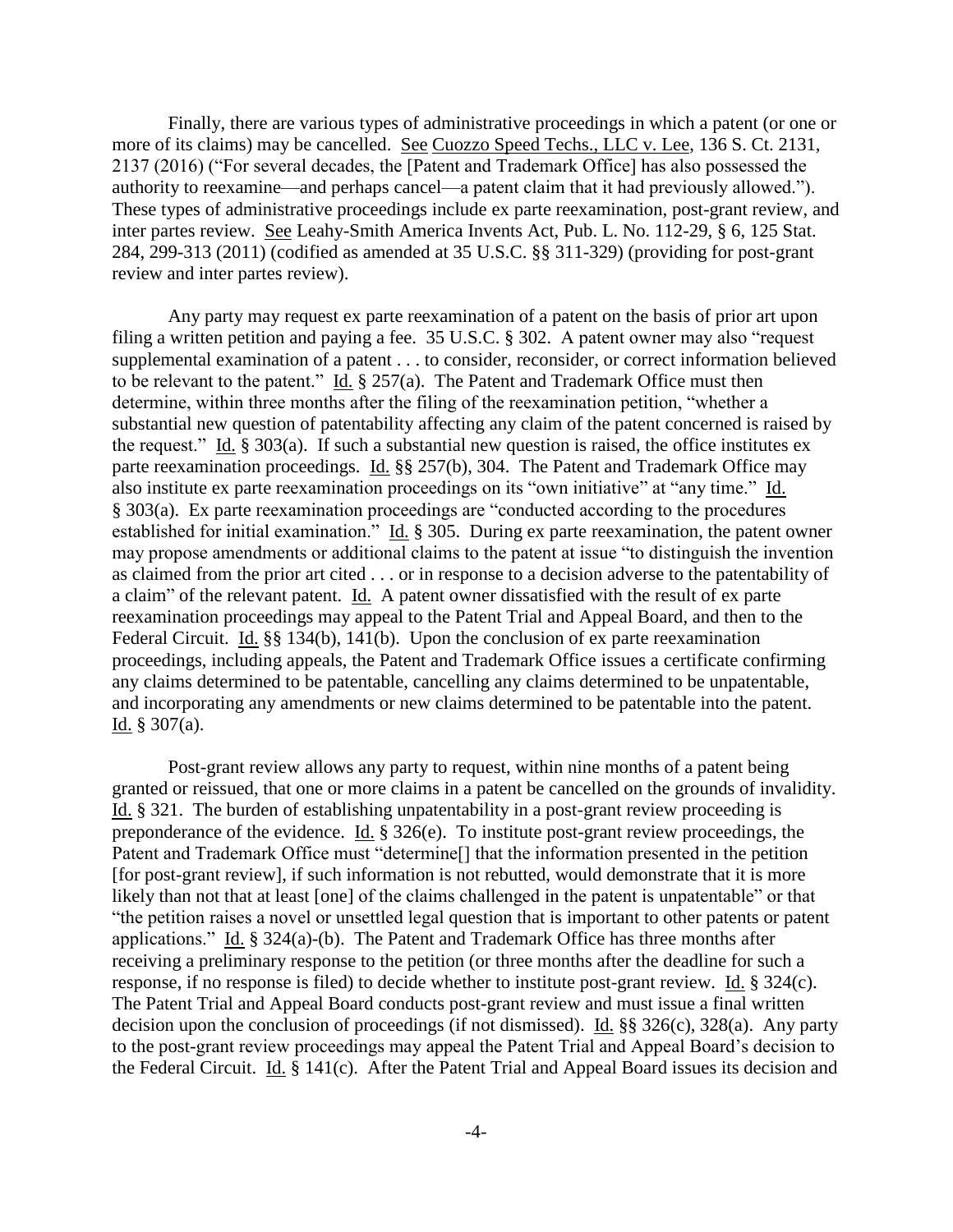appeals have terminated (or the time for appeals expires), the Patent and Trademark Office issues a certificate confirming any claims determined to be patentable and cancelling any claims determined to be unpatentable. Id. § 328(b).

Finally, inter partes review allows any party to request, after nine months following the grant of a patent or upon termination of post-grant review proceedings (if such proceedings are instituted), that one or more claims in a patent be cancelled for failing the novelty and nonobvious conditions for patentability under 35 U.S.C. §§ 102-103 and "only on the basis of prior art consisting of patents or printed publications." Id. § 311. The burden of establishing unpatentability in an inter partes review proceeding is preponderance of the evidence. Id. § 316(e). The United States Supreme Court ("Supreme Court") describes inter partes review as a "second look at an earlier administrative grant of a patent," and notes that Congress has described it as "an efficient system for challenging patents that should not have issued." Cuozzo, 136 S. Ct. at 2144 (internal quotation marks omitted). To institute inter partes review proceedings, the Patent and Trademark Office must "determine[] that the information presented in the petition [for inter partes review] and any response . . . shows that there is a reasonable likelihood that the petitioner would prevail with respect to at least [one] of the claims challenged in the petition." 35 U.S.C. § 314(a). The Patent and Trademark Office has three months after receiving a preliminary response to the petition (or three months after the deadline for such a response, if no response is filed) to decide whether to institute inter partes review. Id. § 324(b). The Patent Trial and Appeal Board conducts inter partes review and must issue a final written decision upon the conclusion of proceedings (if not dismissed). Id. §§ 316(c), 318(a). Any party to the inter partes review proceedings may appeal the Patent Trial and Appeal Board's decision to the Federal Circuit. Id. § 141(c). After the Patent Trial and Appeal Board issues its decision and appeals have terminated (or the time for appeals expires), the Patent and Trademark Office issues a certificate confirming any claims determined to be patentable and cancelling any claims determined to be unpatentable. Id. § 318(b). Issuance and publication of the certificate officially concludes the inter partes review proceeding. 37 C.F.R. § 1.997(a) (2014). The instant case concerns inter partes review.

#### **C. Christy Acquires Its Patent**

On July 18, 2003, David L. McCutchen assigned ownership of his entire right, title, and interest in his ambient air backflushed filter vacuum invention to Christy. Am. Compl. Ex. F at 2. That same day, Christy applied for a patent for the ambient air backflushed filter vacuum. See Am. Compl. Ex. D at 1. On March 2, 2006, the Patent and Trademark Office issued a Notice of Allowance and Fee(s) Due. See generally Am. Compl. Ex. C. In that notice, the Patent and Trademark Office indicated that (1) patent prosecution on the merits of Christy's application was closed, (2) Christy's application was "allowed for issuance as a patent" but was "not a grant of patent rights," (3) issuance and publication fees totaling \$1000 were due within three months of the notice to avoid abandonment of Christy's application, and (4) twenty claims were allowed. Id. at 1, 4. Christy paid the fees on May 31, 2006. Am. Compl. Ex. E. The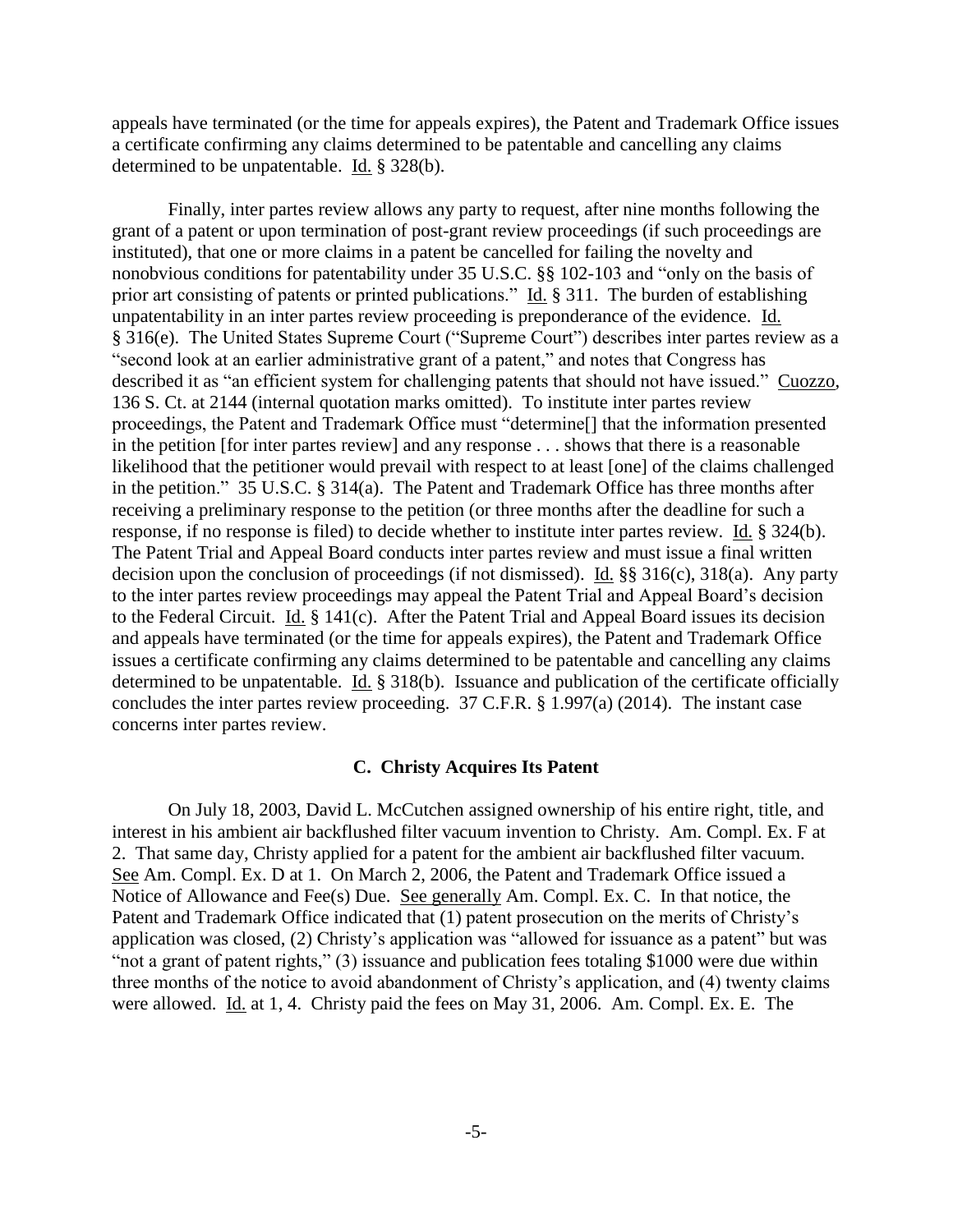Patent and Trademark Office then issued Patent 7,082,640 (the "′640 patent") on August 1, 2006 (the "patent grant date").<sup>5</sup> Am. Compl. Ex. D at 1.

Thereafter, Christy paid the maintenance fees required by 35 U.S.C. § 41(b)(1) to be paid 3.5 years, 7.5 years, and 11.5 years after the patent grant date. These due dates were February 1, 2010, February 1, 2014, and February 1, 2018, respectively. The specific amounts paid by Christy are as follows:

- \$490 on October 29, 2009, Am. Compl. Ex. G; see also 37 C.F.R. § 1.20(e) (2009) (providing that the 3.5-year maintenance fees at the time of Christy's payment were \$490 for "small" entities and \$980 for other entities<sup>6</sup>);
- \$1800 on January 24, 2014, Am. Compl. Ex. H; see also 37 C.F.R. § 1.20(f) (2013) (providing that the 7.5-year maintenance fees at the time of Christy's payment were \$900 for "micro" entities, \$1800 for "small" entities, and \$3600 for other entities<sup>7</sup>); and
- \$3700 on January 4, 2018, Am. Compl. Ex. I; see also 37 C.F.R.  $\S 1.20(g)$  (2017) (providing that the 11.5-year maintenance fees at the time of Christy's payment were \$1850 for "micro" entities, \$3700 for "small" entities, and \$7400 for other entities).

 $\overline{a}$ 

<sup>7</sup> "Micro" entities are a subset of "small" entities. 35 U.S.C. § 123; 37 C.F.R. § 1.29 (2013). Micro entity status became available as of March 19, 2013, pursuant to the micro entity provision contained in the Leahy-Smith America Invents Act. Changes to Implement Micro Entity Status for Paying Patent Fees, 77 Fed. Reg. 75,019, 75,019-20 (Dec. 19, 2012).

<sup>&</sup>lt;sup>5</sup> The prosecution history of the '640 patent—which is not relevant to resolving defendant's motion to dismiss—is described in a federal district court claim construction decision concerning the ′640 patent. See CDC Larue Indus., Inc. v. Black & Decker (U.S.) Inc., No. 14-CV-0286-CVE-FHM, 2015 WL 224935, at \*1 (N.D. Okla. Jan. 15, 2015).

<sup>&</sup>lt;sup>6</sup> A "small" entity is a "small business concern"—i.e., one with no more than 500 employees—that has not transferred its rights in the subject invention. 13 C.F.R. § 121.802 (2003); 37 C.F.R. § 1.27(a)(2) (2003). An entity "will be accorded small entity status by the [Patent and Trademark Office] in the particular application or patent in which entitlement to small entity status was asserted." 37 C.F.R. § 1.27(b)(1).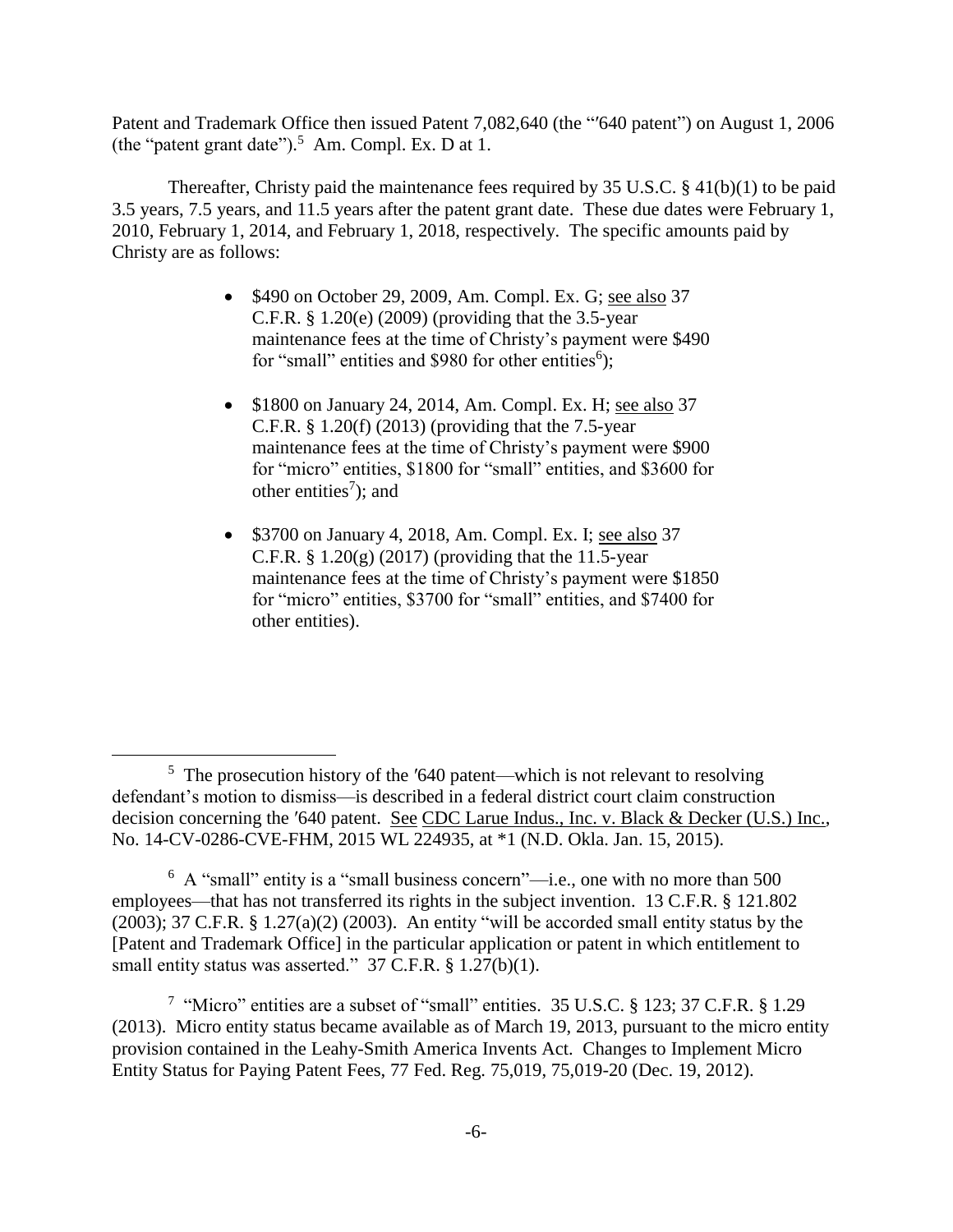### **D. Christy Instigates Litigation Involving the ′640 Patent**

On June 2, 2014, Christy and its licensee, CDC Larue Industries, Inc., filed a complaint against Dewalt Industrial Tool Co. and Black & Decker Corp. in the United States District Court for the Northern District of Oklahoma alleging infringement of the ′640 patent. The complaint was amended, on September 12, 2014, to name Black & Decker (U.S.), Inc. ("Black & Decker"), the parent company of the defendants named in the original complaint, as the defendant. After briefing and a hearing, the court issued its claim construction decision on January 15, 2015. See generally CDC Larue Indus., 2015 WL 224935. The case was subsequently stayed pending the outcome of inter partes review proceedings pertaining to the ′640 patent.

# **E. Inter Partes Review of the ′640 Patent**

Before the claim construction decision in CDC Larue Industries was issued, Black & Decker petitioned the Patent and Trademark Office for inter partes review of the ′640 patent. Specifically, Black & Decker filed two petitions on December 19, 2014. In its first petition, Black & Decker asserted that claims 1-18 of the ′640 patent were invalid. Am. Compl. Ex. K at 6. After Christy filed a preliminary response, the Patent Trial and Appeal Board instituted inter partes review of claims 1-18 of the ′640 patent on June 24, 2015, and assigned the matter case number IPR2015-00468. Am. Compl. Ex. L at  $1-2$ .<sup>8</sup> In its second petition, Black & Decker asserted that claims 1, 4-10, and 13-18 of the ′640 patent were invalid. Am. Compl. Ex. N at 5. After Christy filed a preliminary response, the Patent Trial and Appeal Board instituted inter partes review of claims 1, 4-10, and 13-18 of the ′640 patent on June 24, 2015, and assigned the matter case number IPR2015-00472. Am. Compl. Ex. O at 1-2.<sup>9</sup>

On June 17, 2016, the Patent Trial and Appeal Board issued its final written decision in both inter partes review matters. With respect to IPR2015-00468, the Patent Trial and Appeal Board determined that Black & Decker had "met its burden to prove by a preponderance of the evidence that claims 1-18 of the  $'640$  patent are unpatentable." Am. Compl. Ex. M at  $3.^{10}$  The Patent Trial and Appeal Board first explained its standard of review:

 $\overline{a}$ 

<sup>9</sup> Exhibit O is a complete copy of the Patent Trial and Appeal Board's decision to institute inter partes review in IPR2015-00472. See generally Black & Decker (U.S.) Inc. v. Christy, Inc., No. IPR2015-00472, 2015 WL 3920070 (P.T.A.B. June 24, 2015).

<sup>&</sup>lt;sup>8</sup> Exhibit L is a complete copy of the Patent Trial and Appeal Board's decision to institute inter partes review in IPR2015-00468. See generally Black & Decker (U.S.) Inc. v. Christy, Inc., No. IPR2015-00468, 2015 WL 3920069 (P.T.A.B. June 24, 2015).

<sup>&</sup>lt;sup>10</sup> Exhibit M is a complete copy of the Patent Trial and Appeal Board's final written decision in IPR2015-00468. See generally Black & Decker (U.S.) Inc. v. Christy, Inc., No. IPR2015-00468, 2016 WL 3382465 (P.T.A.B. June 17, 2016), aff'd per curiam, 696 F. App'x 1020 (Fed. Cir. Sep. 7, 2017) (mem.).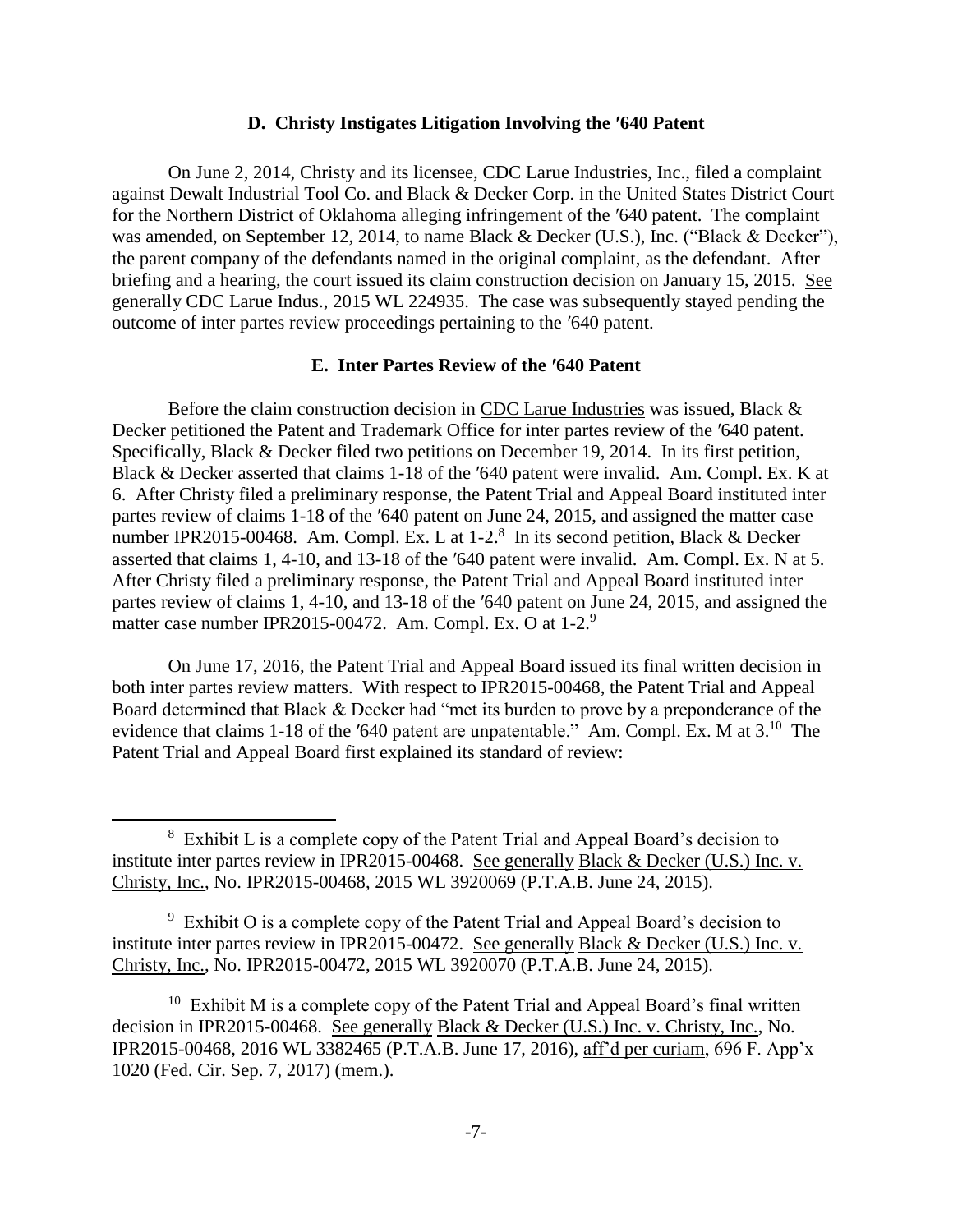To prevail in its challenges to the patentability of claims, the Petitioner must establish facts supporting its challenges by a preponderance of the evidence. A claim is anticipated, and, thus, unpatentable, if a single prior art reference discloses each and every element of the claimed invention. A claim is obvious, and, thus, unpatentable, if the differences between the subject matter sought to be patented and the prior art are such that the subject matter as a whole would have been obvious at the time the invention was made to a person having ordinary skill in the art.

Id. at 14-15 (citations omitted). Thereafter, the Patent Trial and Appeal Board analyzed each of the challenged claims, finding that:

- claims 1 and 10 were "anticipated" pursuant to 35 U.S.C. § 102, id. at 15; and
- claims 1-18 "would have been obvious" pursuant to 35 U.S.C. § 103, id. at 25, 27.

With respect to IPR2015-00472, the Patent Trial and Appeal Board determined that Black & Decker had "met its burden to prove by a preponderance of the evidence that claims 1, 4-10, and 13-18 of the '640 patent are unpatentable." Am. Compl. Ex. P at 3.<sup>11</sup> Specifically, the Patent Trial and Appeal Board found:

- claims 1 and 10 were "anticipated," id. at 15; and
- claims 1, 4-9, and 13-18 "would have been obvious,"  $\underline{\text{id}}$  at 24, 26-27.

Christy timely appealed both decisions to the Federal Circuit. On September 7, 2017, the Federal Circuit affirmed the Patent Trial and Appeal Board's decision in IPR2015-00468. Christy, Inc. v. Black & Decker (U.S.), Inc., 696 F. App'x 1020 (Fed. Cir. Sep. 7, 2017) (mem.) (per curiam) (case 2016-2498). That same day, the Federal Circuit dismissed Christy's appeal of IPR2015-00472 as moot. Christy, Inc. v. Black & Decker (U.S.), Inc., 696 F. App'x 1020 (Fed. Cir. Sep. 7, 2017) (mem.) (per curiam) (case 2017-2499). On August 14, 2018, the Patent and Trademark Office issued and published an Inter Partes Review Certificate officially cancelling claims 1-18 of the ′640 patent. U.S. Patent No. 7,082,640, at 13-14.

 $11$  Exhibit P is a complete copy of the Patent Trial and Appeal Board's final written decision in IPR2015-00472. See generally Black & Decker (U.S.) Inc. v. Christy, Inc., No. IPR2015-00472, 2016 WL 3382466 (P.T.A.B. June 17, 2016), appeal dismissed as moot per curiam, 696 F. App'x 1020 (Fed. Cir. Sep. 7, 2017) (mem.).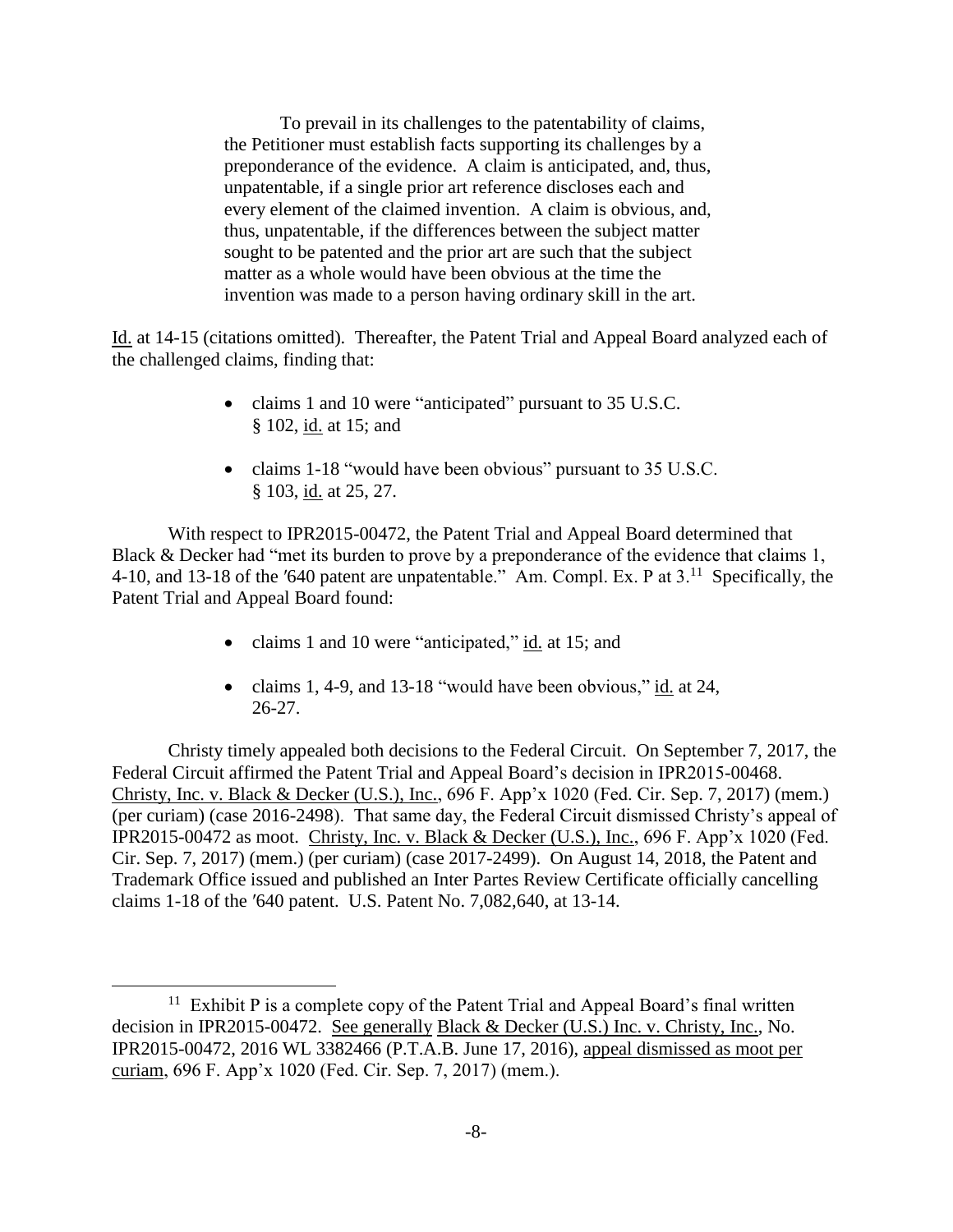Meanwhile, on April 13, 2018, the patent infringement case in federal district court, which had been stayed pending the outcome of the inter partes review proceedings, was dismissed with prejudice. Jt. Stip., CDC Larue Indus., Inc. v. Black & Decker (U.S.) Inc., No. 4:14-cv-00286 (N.D. Okla. Apr. 13, 2018).

### **F. Procedural History**

Christy filed suit in this court on May 9, 2018, and subsequently amended its complaint on July 30, 2018. In its amended complaint, Christy asserts six counts:

- Count I—Taking of Property Without Just Compensation, Am. Compl. ¶¶ 94-107;
- Count II—Breach of Contract, id.  $\P$  108-24;
- Count III—Breach of Implied-in-Fact Contract (in the Alternative to Count II), id. ¶¶ 125-41;
- Count IV—Breach of Implied Duty of Good Faith and Fair Dealing, id. ¶¶ 142-52;
- Count V—Unjust Enrichment, id. ¶ 153-67; and
- Count VI—Exaction (in the Alternative to Count I), id. ¶¶ 168-76.

Christy requests class certification, a declaratory judgment that inter partes review effects a Fifth Amendment taking and a breach of contract, damages "including but not limited to expected royalties and other payments related to use of the patents," attorneys' fees, costs, and prejudgment and postjudgment interest. Id. ¶ 177. Defendant moves to dismiss for lack of subject-matter jurisdiction pursuant to RCFC 12(b)(1) and, alternatively, for failure to state a claim upon which this court can grant relief pursuant to RCFC 12(b)(6).

Defendant's motion is now fully briefed. The parties did not request oral argument, and the court deems it unnecessary. Defendant's motion is now ripe for adjudication.

### **II. STANDARDS OF REVIEW**

### **A. RCFC 12(b)(1)**

In determining whether subject-matter jurisdiction exists, the court "must accept as true all undisputed facts asserted in the plaintiff's complaint and draw all reasonable inferences in favor of the plaintiff." Trusted Integration, Inc. v. United States, 659 F.3d 1159, 1163 (Fed. Cir. 2011). With respect to a motion to dismiss for lack of subject-matter jurisdiction pursuant to RCFC 12(b)(1), the plaintiff bears the burden of proving, by a preponderance of evidence, that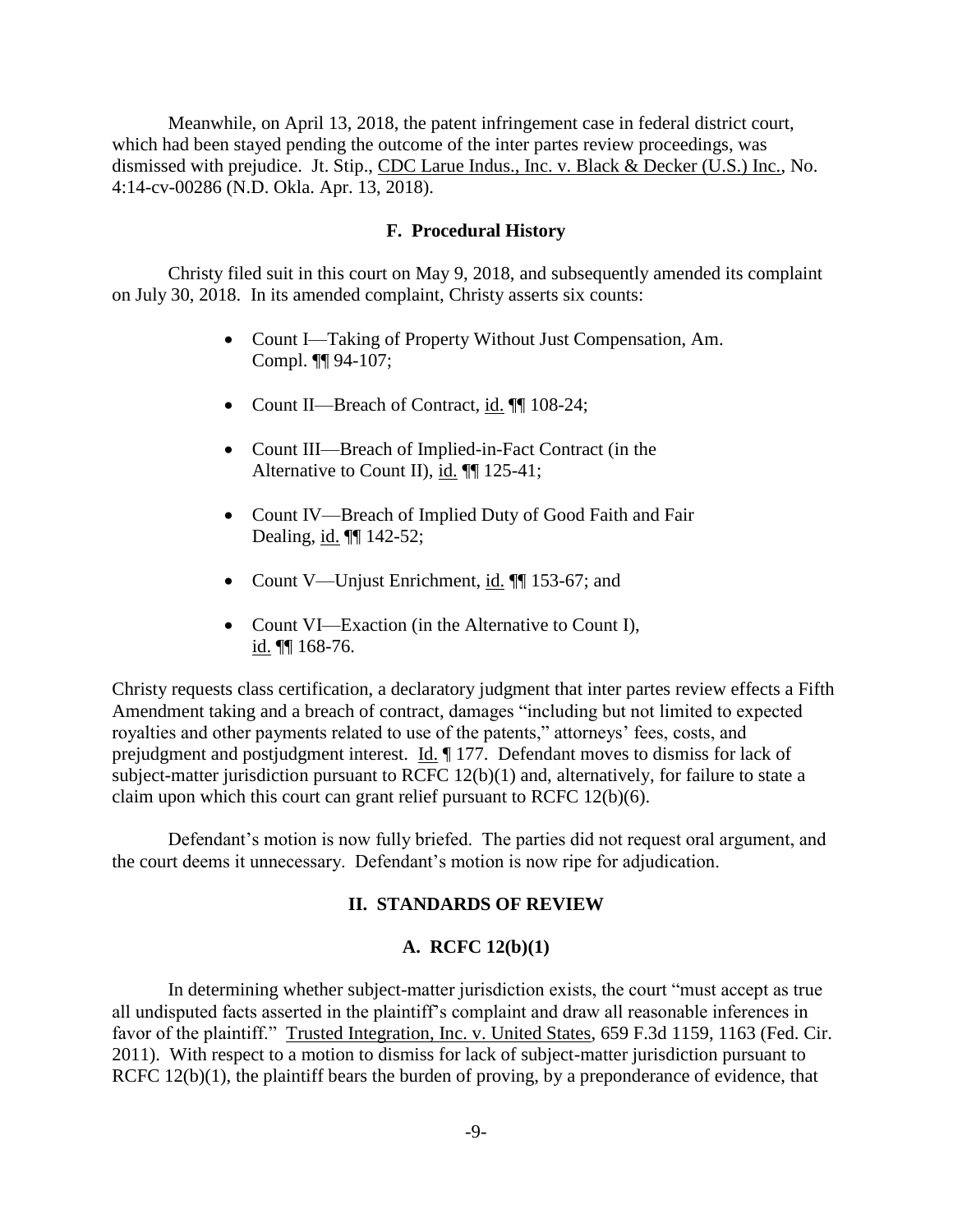the court possesses subject-matter jurisdiction. Id. If jurisdictional facts are challenged, the court is not limited to the pleadings in determining whether it possesses subject-matter jurisdiction to entertain a plaintiff's claims. Banks v. United States, 741 F.3d 1268, 1277 (Fed. Cir. 2014); Pucciariello v. United States, 116 Fed. Cl. 390, 400 (2014). If the court finds that it lacks subject-matter jurisdiction over a claim, RCFC 12(h)(3) requires the court to dismiss that claim.

### **B. Subject-Matter Jurisdiction**

Whether the court possesses subject-matter jurisdiction to decide the merits of a case is a threshold matter. See Steel Co. v. Citizens for a Better Env't, 523 U.S. 83, 94-95 (1998); see also Arbaugh v. Y&H Corp., 546 U.S. 500, 514 (2006) (explaining that subject-matter jurisdiction cannot be forfeited or waived because it "involves a court's power to hear a case" (citing United States v. Cotton, 535 U.S. 625, 630 (2002))); Ruhrgas AG v. Marathon Oil Co., 526 U.S. 574, 583 (1999) ("[A] federal court [must] satisfy itself of its jurisdiction over the subject matter before it considers the merits of a case."), quoted in Hymas v. United States, 810 F.3d 1312, 1316-17 (Fed. Cir. 2016); Matthews v. United States, 72 Fed. Cl. 274, 278 (2006) (stating that subject-matter jurisdiction is "an inflexible matter that must be considered before proceeding to evaluate the merits of a case"). "Without jurisdiction the court cannot proceed at all in any cause. Jurisdiction is power to declare the law, and when it ceases to exist, the only function remaining to the court is that of announcing the fact and dismissing the cause." Ex parte McCardle, 74 U.S. (7 Wall) 506, 514 (1868). Either party, or the court sua sponte, may challenge the court's subject-matter jurisdiction at any time. Arbaugh, 546 U.S. at 506.

The ability of the Court of Federal Claims to entertain suits against the United States is limited. "The United States, as sovereign, is immune from suit save as it consents to be sued." United States v. Sherwood, 312 U.S. 584, 586 (1941). The waiver of immunity "cannot be implied but must be unequivocally expressed." United States v. King, 395 U.S. 1, 4 (1969). The Tucker Act, the principal statute governing the jurisdiction of this court, waives sovereign immunity for claims against the United States, not sounding in tort, that are founded upon the Constitution, a federal statute or regulation, or an express or implied contract with the United States. 28 U.S.C. § 1491(a)(1). However, the Tucker Act is merely a jurisdictional statute and "does not create any substantive right enforceable against the United States for money damages." United States v. Testan, 424 U.S. 392, 298 (1976). Instead, the substantive right must appear in another source of law, such as a "money-mandating constitutional provision, statute or regulation that has been violated, or an express or implied contract with the United States." Loveladies Harbor, Inc. v. United States, 27 F.3d 1545, 1554 (Fed. Cir. 1994) (en banc).

### **C. RCFC 12(b)(6)**

A claim that survives a jurisdictional challenge remains subject to dismissal under RCFC 12(b)(6) if the claim does not provide a basis for the court to grant relief. See Lindsay v. United States, 295 F.3d 1252, 1257 (Fed. Cir. 2002) (explaining that an RCFC 12(b)(6) motion to dismiss is "appropriate when the facts asserted by the claimant do not entitle him to a legal remedy"). To survive an RCFC 12(b)(6) motion to dismiss, a plaintiff must include in its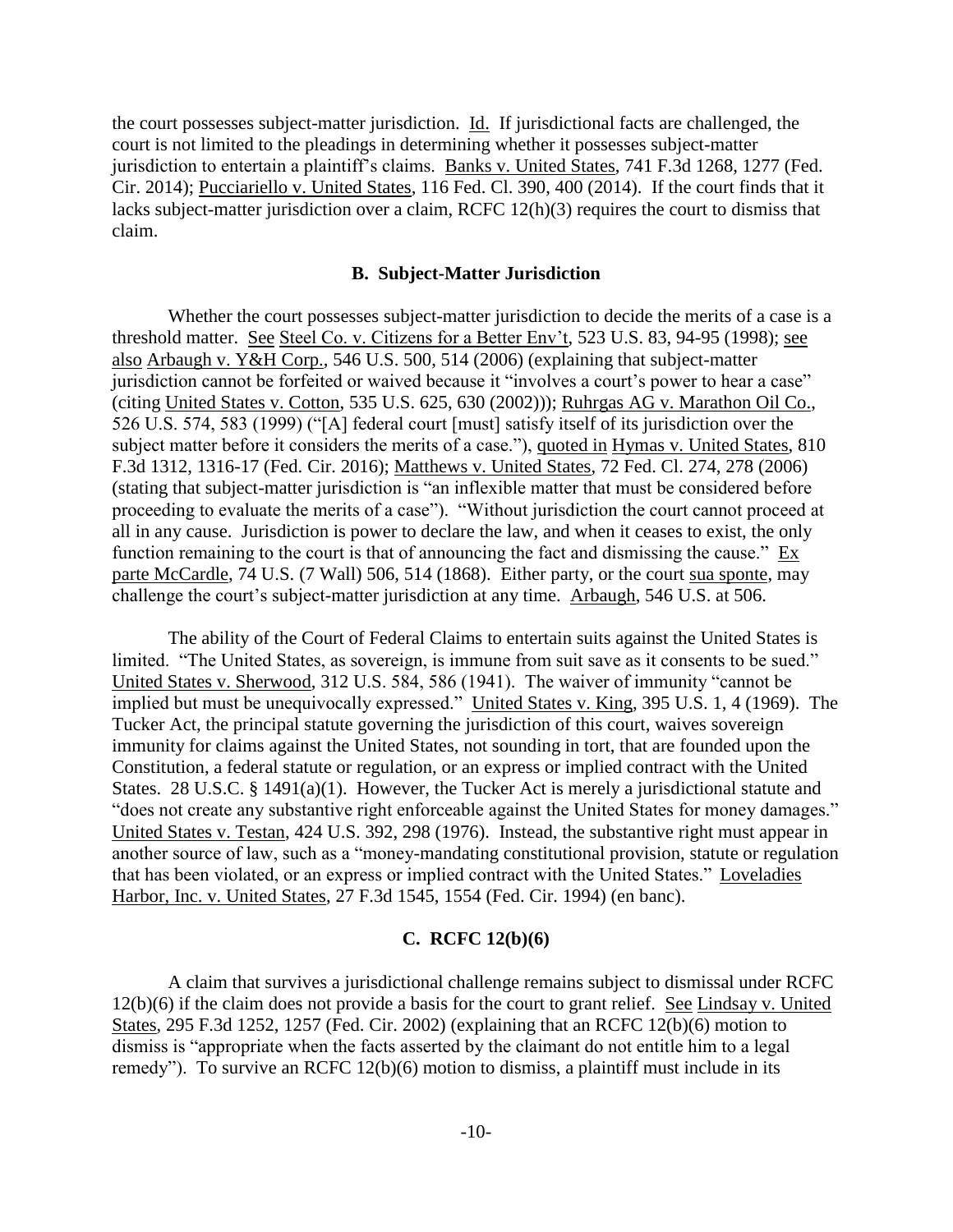complaint "enough facts to state a claim to relief that is plausible on its face" sufficient for the defendant to have "fair notice" of the claim and the "grounds upon which it rests." Bell Atl. Corp. v. Twombly, 550 U.S. 544, 555, 570 (2007) (internal quotation marks omitted). In other words, a plaintiff must "plead[] factual content that allows the court to draw the reasonable inference that the defendant is liable for the misconduct alleged." Ashcroft v. Iqbal, 556 U.S. 662, 678 (2009) (citing Twombly, 550 U.S. at 556). In ruling on such a motion, the court must "accept as true all of the factual allegations contained in the complaint" and any attachments thereto. Erickson v. Pardus, 551 U.S. 89, 94 (2007) (per curiam) (citing Twombly, 550 U.S. at 555-56); accord RCFC 10(c) ("A copy of a written instrument that is an exhibit to a pleading is part of the pleading for all purposes."); Rocky Mountain, 841 F.3d at 1325 (applying RCFC 10(c) and emphasizing that "a court 'must consider the complaint in its entirety, . . . in particular, documents incorporated into the complaint by reference, and matters of which a court may take judicial notice'" (quoting Tellabs, Inc. v. Makor Issues & Rights, Ltd., 551 U.S. 308, 322  $(2007))$ .

The issue at this stage of litigation is not the sufficiency of any potential defenses or the likelihood of Christy's eventual success on the merits of its allegations, but simply whether Christy has alleged specific facts describing a plausible claim for relief. See Chapman Law Firm Co. v. Greenleaf Constr. Co., 490 F.3d 934, 938 (Fed. Cir. 2007) ("The court must determine 'whether the claimant is entitled to offer evidence to support the claims,' not whether the claimant will ultimately prevail." (quoting Scheuer v. Rhodes, 416 U.S. 232, 236 (1974))).

### **III. TAKINGS CLAUSE CLAIM**

The court first turns to Count I of Christy's amended complaint, in which Christy asserts a cause of action pursuant to the Takings Clause.

### **A. The Court of Federal Claims Has Jurisdiction to Consider Christy's Takings Clause Claim**

The Fifth Amendment prohibits the federal government from taking private property for public use without paying just compensation. U.S. Const. amend. V. "It is undisputed that the Takings Clause of the Fifth Amendment is a money-mandating source [of law] for purposes of Tucker Act jurisdiction" in the Court of Federal Claims. Jan's Helicopter Serv., Inc. v. FAA, 525 F.3d 1299, 1309 (Fed. Cir. 2008). However, a plaintiff must still allege a nonfrivolous Takings Clause claim to invoke this court's Tucker Act jurisdiction. Moden v. United States, 404 F.3d 1335, 1341 (Fed. Cir. 2005). Christy asserts that it had a property right in its claimed invention, as well as "property rights in the issue fees and maintenance fees paid, investments in the underlying technologies to the invalidated claims, and to the monies spent in defending" its patent claims throughout the inter partes review process. Am. Compl. ¶ 97. According to Christy, "each of [its] property rights in the invalidated claims, along with the issuance and maintenance fees and the investments made in the patented technologies," were taken by the federal government for public use when claims 1-18 of the ′640 patent were invalidated. Id. ¶ 100. In other words, Christy asserts that it had certain property rights that were taken by the federal government without just compensation. There is no indication (nor does defendant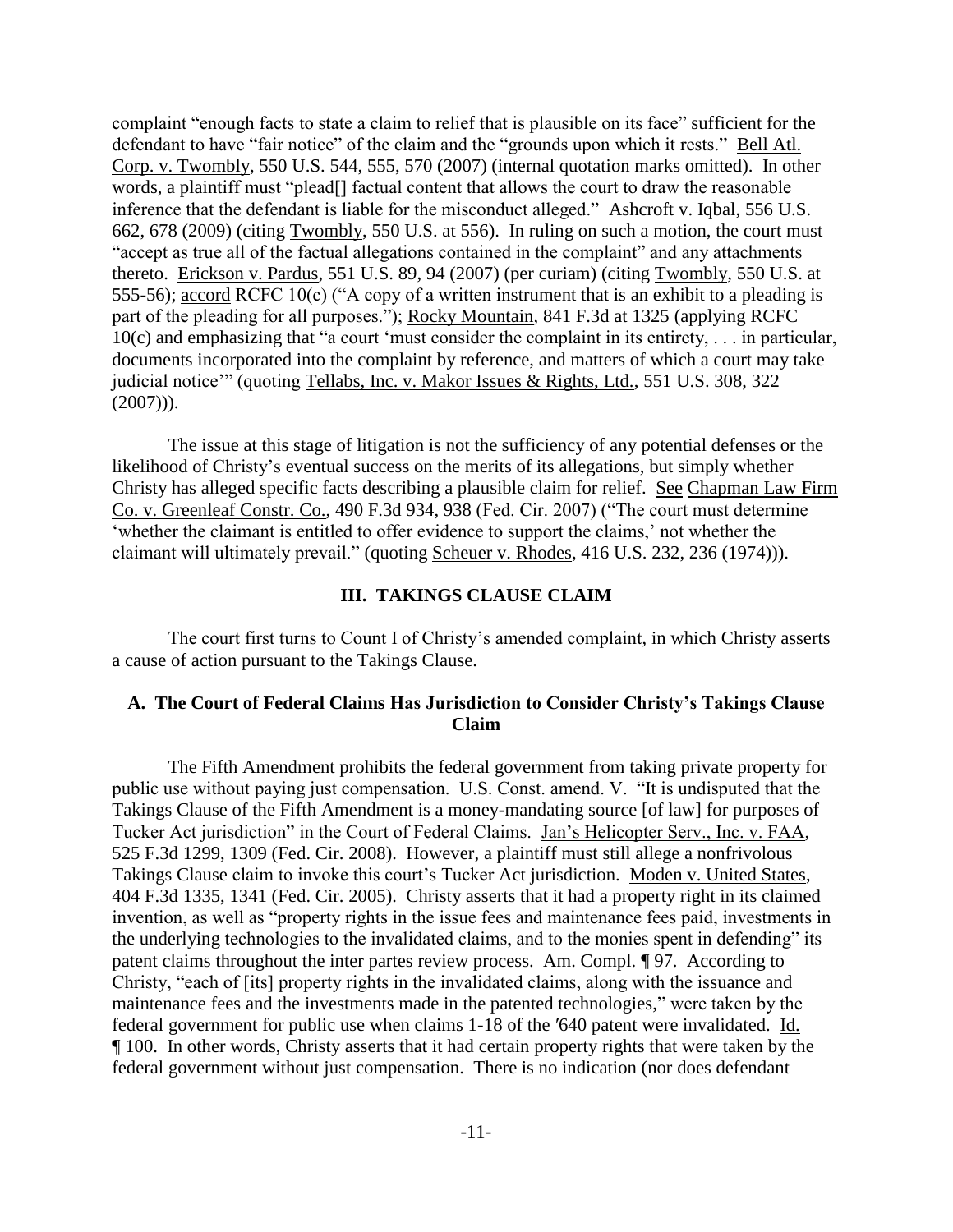suggest) that such allegations are frivolous.<sup>12</sup> Accordingly, the court has jurisdiction to consider Count I of Christy's complaint. Whether Christy has stated a plausible claim upon which this court can grant relief is a separate issue.

# **B. Christy Fails to State a Plausible Takings Clause Claim Upon Which This Court Can Grant Relief**

To prevail on a takings claim, a plaintiff must "identify[] a valid property interest" under the Fifth Amendment and show a "governmental action [that] amounted to a compensable taking of that property interest." Air Pegasus of D.C., Inc. v. United States, 424 F.3d 1206, 1212-13 (Fed. Cir. 2005); accord Casitas Mun. Water Dist. v. United States, 708 F.3d 1340, 1348 (Fed. Cir. 2013); Hearts Bluff Game Ranch, Inc. v. United States, 669 F.3d 1326, 1329 (Fed. Cir. 2012). In addition, a plaintiff must concede the legitimacy of the government action that effected the taking. Hearts Bluff, 669 F.3d at 1332 (citing Tabb Lakes, Ltd. v. United States, 10 F.3d 796, 802 (Fed. Cir. 1993)).

Christy does not contend that inter partes review—the process by which Christy alleges its property rights were taken—is not legitimate government action. Indeed, Christy emphasizes that inter partes review was "created through" the Leahy-Smith America Invents Act, Am. Compl. ¶ 7, and does not argue that the Patent Trial and Appeal Board failed to follow established procedures throughout the inter partes review process pertaining to the ′640 patent. Further, Christy relies heavily on the recent decision in Oil States Energy Services, LLC v. Greene's Energy Group LLC ("Oil States"), in which the Supreme Court held that "inter partes review does not violate Article III or the Seventh Amendment" of the United States Constitution. 138 S. Ct. 1365, 1379 (2018). The court's evaluation of defendant's motion to dismiss Count I of Christy's amended complaint therefore turns on whether Christy's patent is a "valid property interest" for Takings Clause purposes. See, e.g., Skip Kirchdorfer, Inc. v. United States, 6 F.3d 1573, 1580 (Fed. Cir. 1993) ("Not all losses generate a Fifth Amendment taking.").

Whether patents constitute property for Takings Clause purposes is not an issue of first impression. In Schillinger v. United States, the Supreme Court held that a patentee could not cast his patent infringement suit against the federal government as a Takings Clause action. 155 U.S. 163, 169 (1894). The Supreme Court observed that a suit for patent infringement was essentially an action "sounding in tort," the federal government had not waived its sovereign immunity with respect to such actions, and patentees had no remedy for patent infringement by the federal government absent some form of a contractual relationship. Id. at 168-71; accord United States v. Berdan Firearms Mfg. Co., 156 U.S. 552, 565-66 (1895) ("Even if there were findings sufficient to show that the government had in any manner infringed upon this patent,

<sup>&</sup>lt;sup>12</sup> In addition, "a claim alleging a Fifth Amendment taking accrues when the act that constitutes the taking occurs." Ingrum v. United States, 560 F.3d 1311, 1314 (Fed. Cir. 2009). Christy's Takings Clause claim accrued on June 17, 2016, the date on which the Patent Trial and Appeal Board issued its final written decision invalidating claims 1-18 of the ′640 patent. Accordingly, Christy's complaint was filed well within the six-year statute of limitations set forth in 28 U.S.C. § 2501.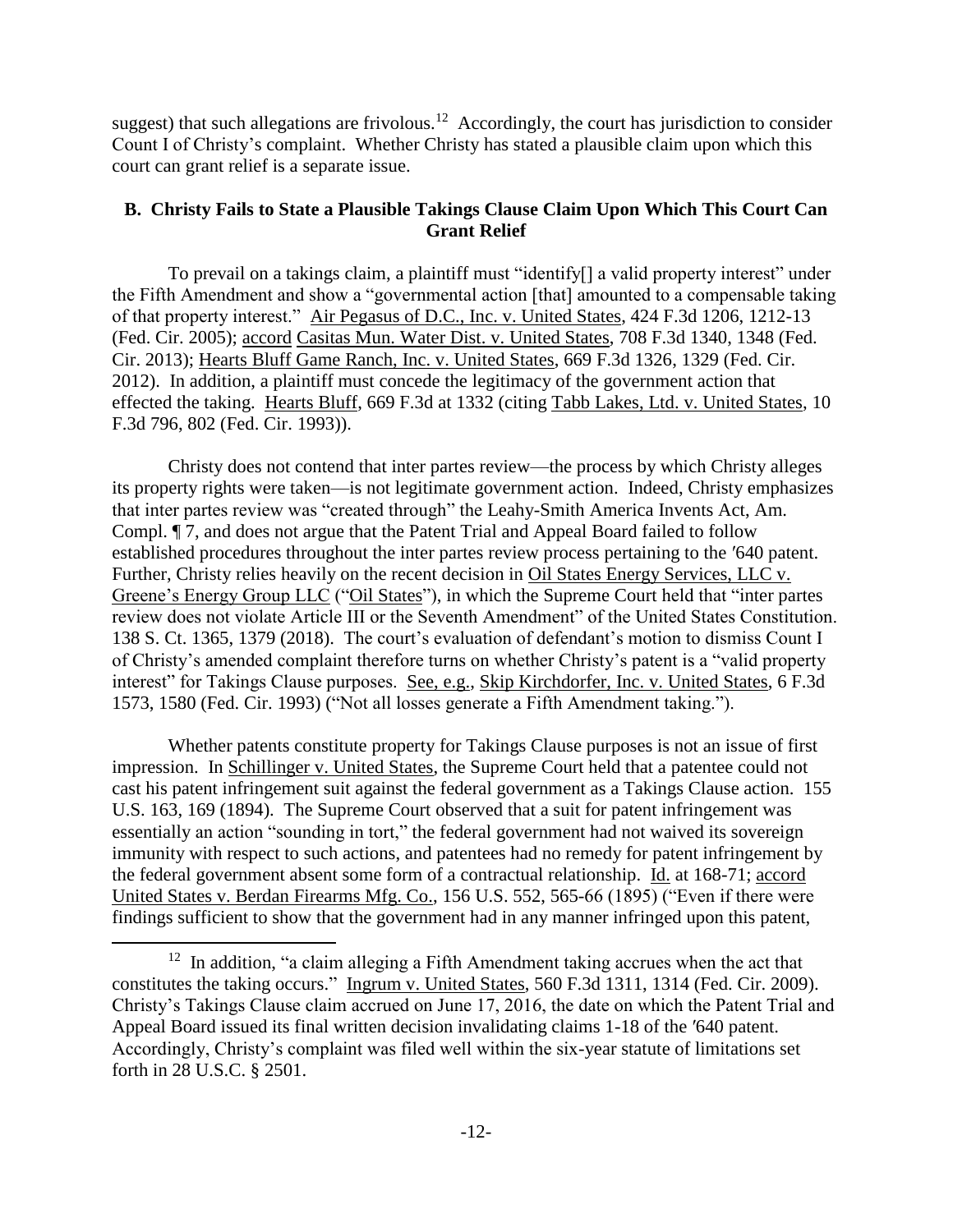there is nothing disclosing a contract, express or implied; and a mere infringement, which is only a tort, creates no cause of action cognizable in the court of claims."). This jurisdictional hurdle was resolved in 1910, when Congress enacted the predecessor to 28 U.S.C. § 1498 to provide the United States Court of Claims, a predecessor to this court, with jurisdiction to entertain patent infringement suits against the federal government. See generally Act of June 25, 1910, Pub. L. No. 61-305, 36 Stat. 851.

Nearly a century later, the Federal Circuit considered, among other issues, an appeal of a determination by the Court of Federal Claims "that it could assert jurisdiction over [the plaintiff's] patent infringement allegations by treating the action as a Fifth Amendment taking under the Tucker Act." Zoltek Corp. v. United States, 442 F.3d 1345, 1348 (Fed. Cir. 2006), vacated on other grounds, 672 F.3d 1309, 1317-22 (Fed. Cir. 2012) (en banc portion). The Federal Circuit described the Schillinger decision as "the Supreme Court reject[ing] an argument that a patentee could sue the government for patent infringement as a Fifth Amendment taking under the Tucker Act," disagreed with the trial court's determination that the Supreme Court had "effectively overruled" Schillinger in subsequent decisions, and specified that "Schillinger remains the law." Id. at 1350 (internal quotation marks omitted). Allowing patent owners to style patent infringement actions as Taking Clause claims would, the Federal Circuit explained, "read an entire statute, [28 U.S.C.] § 1498, out of existence." Id. at 1352. The Federal Circuit further expounded on patent rights vis-à-vis the Takings Clause:

> As the Supreme Court has clearly recognized when considering Fifth Amendment taking allegations, property interests are not created by the Constitution. Rather, they are created and their dimensions are defined by existing rules or understandings that stem from an independent source such as state law. Here, the patent rights are a creature of federal law. In response to Schillinger, Congress provided a specific sovereign immunity waiver for a patentee to recover for infringement by the government. Had Congress intended to clarify the dimensions of the patent rights as property interests under the Fifth Amendment, there would have been no need for the new and limited sovereign immunity waiver.

Id. (emphasis added) (alteration, citation, and internal quotation marks omitted) (citing Ruckelshaus v. Monsanto Co., 467 U.S. 986, 1001 (1984)). In other words, Congress has not expressed any intent that patent rights may be the subject of Takings Clause claims. Since patent rights derive wholly from federal law, Congress is free to define those rights (and any attendant remedies for an intrusion on those rights) as it sees fit.

The Supreme Court's recent decision in <u>Oil States</u> does not disturb the principle that patents (including patent rights) are not property for Takings Clause purposes. As Christy emphasizes, the Supreme Court specified that its holding regarding the "constitutionality of inter partes review . . . should not misconstrued as suggesting that patents are not property for purposes of the Due Process Clause or the Takings Clause." Oil States, 138 S. Ct. at 1379.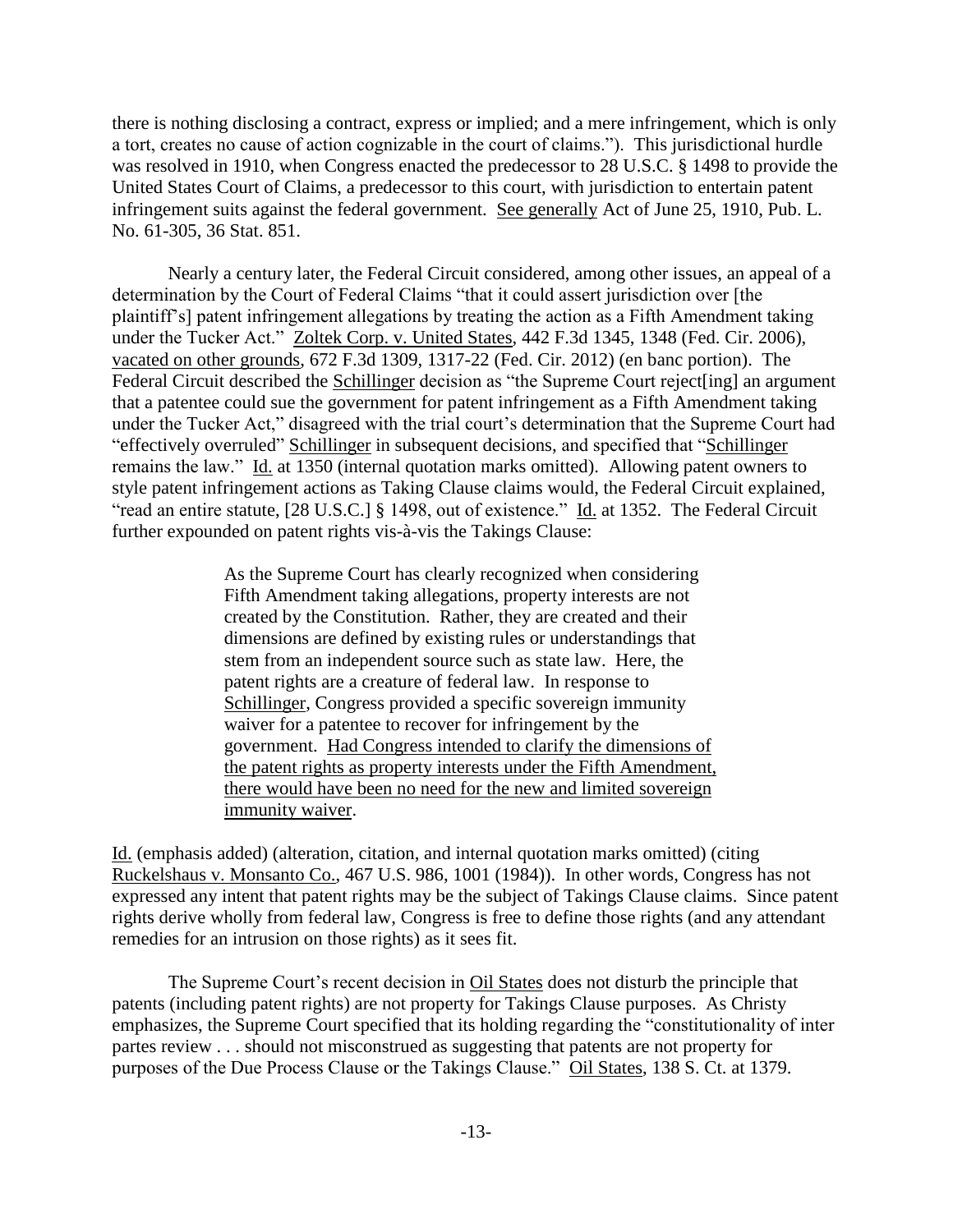However, Christy's statement that the Oil States decision "acknowledged that there exist[s] precedent holding that patents are property subject to a Fifth Amendment taking," Pl.'s Resp. 7, misconstrues that decision. The decision does not suggest, as Christy champions, that patents are property for Takings Clause purposes. Indeed, the statement that Christy emphasizes merely defined the scope of the decision:

> We emphasize the narrowness of our holding. We address the constitutionality of inter partes review only. We do not address whether other patent matters, such as infringement actions, can be heard in a non-Article III forum. And because the Patent Act provides for judicial review by the Federal Circuit, we need not consider whether inter partes review would be constitutional without any sort of intervention by a court at any stage of the proceedings. Moreover, we address only the precise constitutional challenges that Oil States raised here. Oil States does not challenge the retroactive application of inter partes review, even though that procedure was not in place when its patent issued. Nor has Oil States raised a due process challenge. Finally, our decision should not be misconstrued as suggesting that patents are not property for purposes of the Due Process Clause or the Takings Clause.

Oil States, 138 S. Ct. at 1379 (citations and internal quotation marks omitted). In other words, the Supreme Court took no position in Oil States on the issue of whether patents were property for Takings Clause purposes because that matter was not before the court.

Although the Supreme Court did not analyze whether patents are property for Takings Clause purposes in Oil States, it discussed the nature of the property rights that patent owners have in their patents. That discussion was central to the Supreme Court's analysis of the constitutionality of inter partes review and thus cannot be dismissed as dicta. The Supreme Court observed that its longstanding precedent teaches that "the decision to grant a patent is a matter involving public rights—specifically, the grant of a public franchise," id. at 1373, and noted that the franchise "is a 'creature of statute law," id. at 1374 (quoting Crown Die & Tool Co. v. Nye Tool & Machine Works, 261 U.S. 24, 40 (1923)). It emphasized that "[p]atent claims are granted subject to the qualification that the [Patent and Trademark Office] has 'the authority to reexamine—and perhaps cancel—a patent claim' in an inter partes review" and that "franchises can be qualified in this manner." Id. at 1374-75 (quoting Cuozzo, 136 S. Ct. at 2137). Importantly, the Supreme Court remarked that the handful of prior decisions characterizing patents as "private property" did not contradict its conclusion in Oil States that patents are public franchises. Id. at 1375.

Because "[p]atents convey only a specific form of property right—a public franchise . . . , a patent can confer only the rights that the statute prescribes." Id. Federal law provides that "patents shall have the attributes of personal property." 35 U.S.C. § 261 (emphasis added). However, that rule is not absolute, nor does it reflect Congress's intent for patents to be treated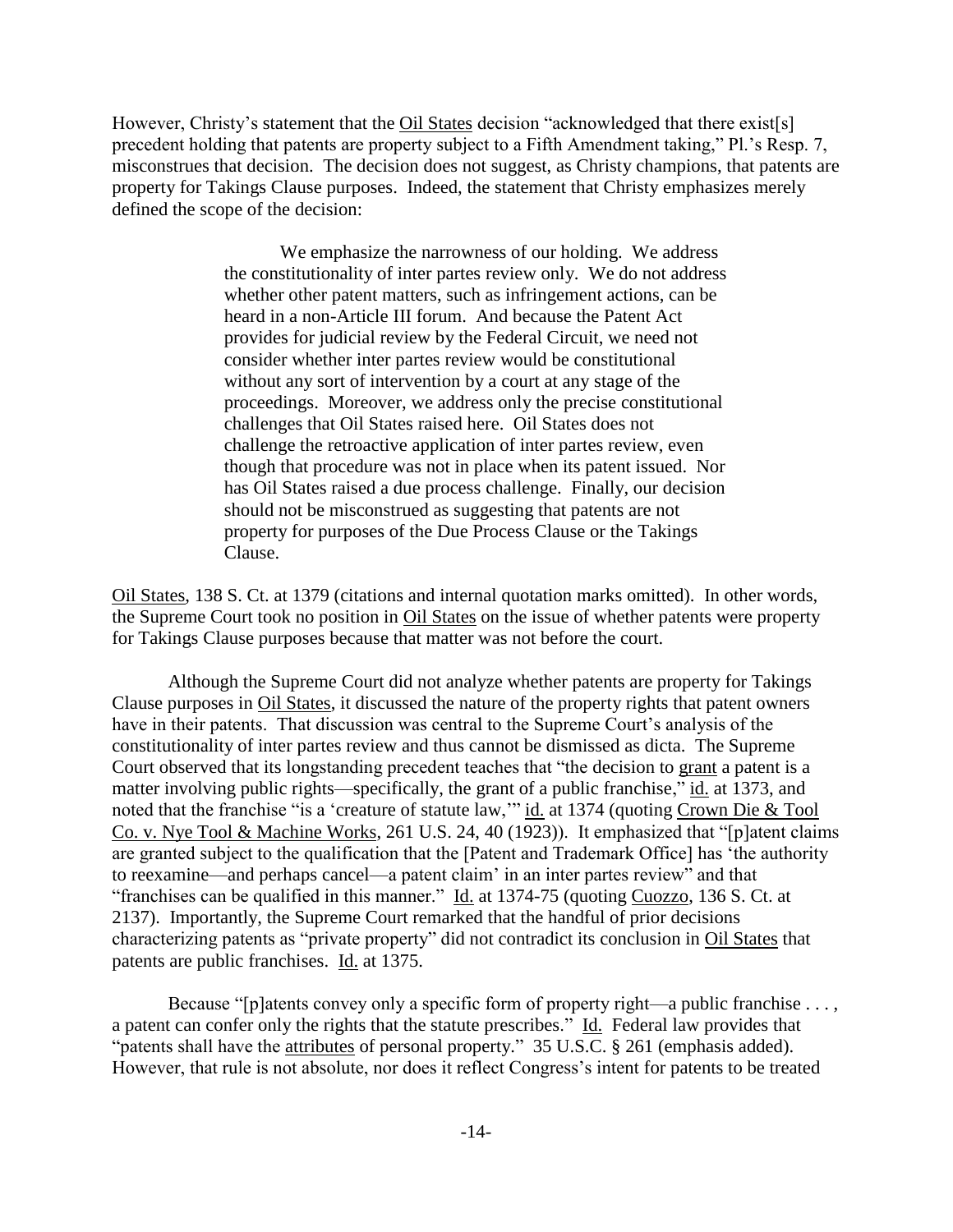the same as any other particular form of personal property. A patent owner's rights are qualified and specifically "[s]ubject to the provisions of [title thirty-five of the United States Code]." Id.; accord Oil States, 138 S. Ct. at 1377 ("Congress may set out conditions and tests for patentability." (quoting Graham v. John Deere Co. of Kan. City, 383 U.S. 1, 6 (1966))); Boyden v. Comm'r of Patents, 441 F.2d 1041, 1043 (D.C. Cir. 1971) ("No person has a vested right to a patent, but is privileged to seek the protected monopoly only upon compliance with the conditions which Congress has imposed." (citation omitted)), cert. denied, 404 U.S. 842. As relevant here, the Patent and Trademark Office has "continuing authority to review and potentially cancel patents after they are issued." Oil States, 138 S. Ct. at 1376 n.3 (citing 35 U.S.C. §§ 261, 311-319).

Christy relies heavily on Horne v. Department of Agriculture to support the propositions that the Takings Clause (1) applies equally to personal property and real property and (2) includes protection against "a regulatory taking—a restriction on the use of property." 135 S. Ct. 2419, 2427 (2015), quoted in Pl.'s Resp. 6-7. Christy correctly states the law, but misses the mark in its application to the cancellation of patent claims pursuant to inter partes review. As explained above, while patent rights are indeed a form of property rights, patents are public franchises. Therefore, patent rights are not equivalent to private rights. Moreover, the Horne decision involved the federal government's appropriation of farmers' tangible personal property—raisins—for public purposes via a process in which title to the raisins passed to the government. Id. at 2424. In other words, the property rights at issue in Horne were private rights, whereas the property rights at issue in this case concern public franchises. Further, in the instant case, claims 1-18 of the ′640 patent were extinguished and thus, unlike in Horne where title to the raisins passed to the government, there is no title to pass. Accordingly, Horne is sufficiently distinguishable from the instant case to offer any support for Christy's position.

In that same vein, Christy's reliance on nineteenth-century Supreme Court decisions to equate patent rights to land rights for Takings Clause purposes is ill-considered. Any comparison of "invention patents" to "land patents" based on those decisions is unavailing:

> [T]he analogy between the two [in prior Supreme Court decisions] depended on the particulars of the Patent Act of 1870. Modern invention patents, by contrast, are meaningfully different from land patents. The land-patent cases . . . involved a transaction in which all authority or control over the lands has passed from the Executive Department. Their holdings do not apply when the Government continues to possess some measure of control over the right in question. And that is true of modern invention patents under the current Patent Act . . . .

Oil States, 138 S. Ct. at 1376 n.3. In other words, modern invention patents are distinguishable from land patents because the Patent and Trademark Office exercises continuing authority over invention patents, whereas the government generally cedes "all authority or control" over the land in question when it issues a land patent.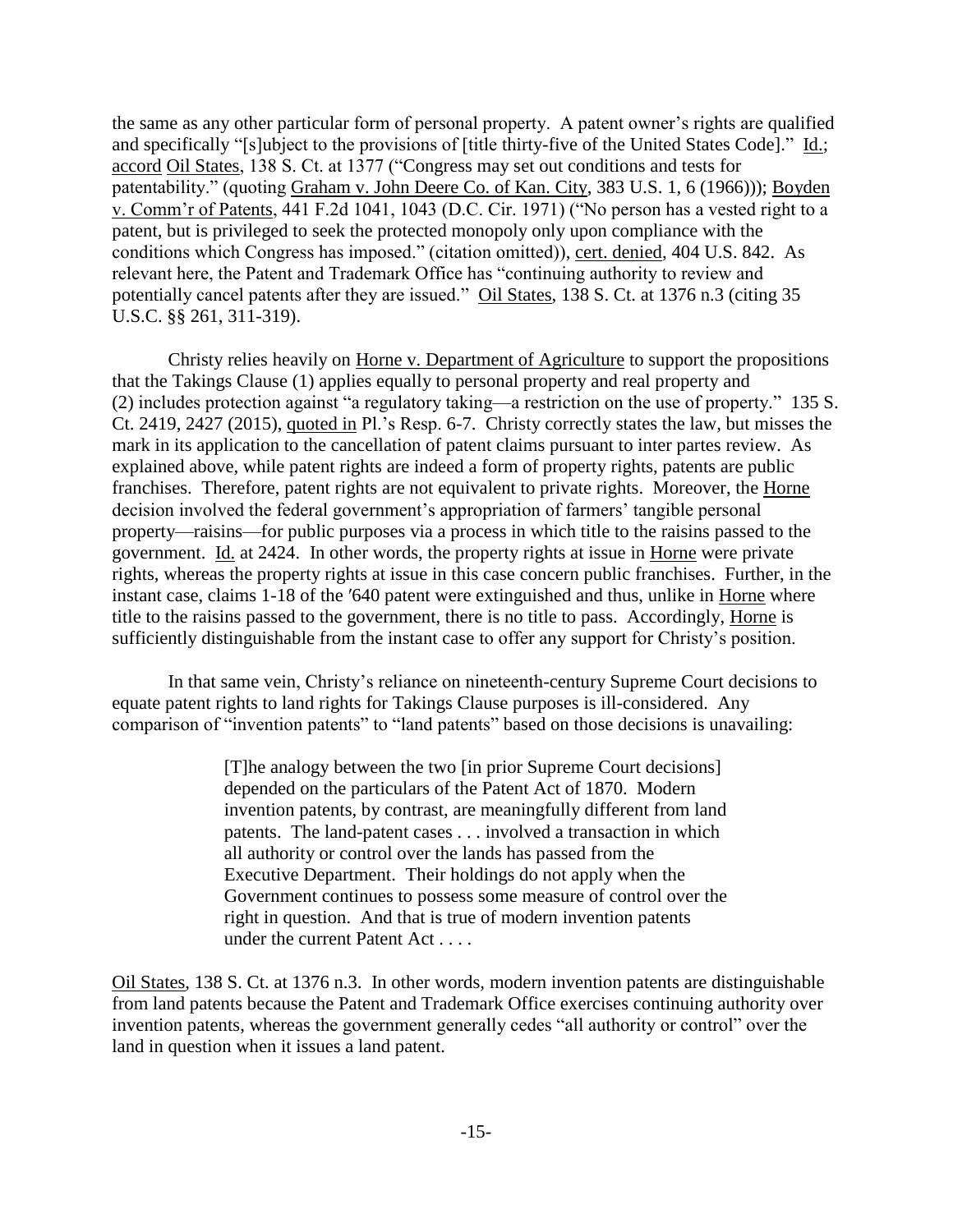In short, patents are public franchises, not private property.<sup>13</sup> Because "[a] taking compensable under the Fifth Amendment inherently requires the existence of 'private property,'" Skip Kirchdofer, 6 F.3d at 1580, patent rights are not cognizable property interests for Takings Clause purposes. In any event, patent owners have no property right to maintain patent claims that are found to be unpatentable, regardless of the timing of any such determination. Therefore, Christy's Takings Clause claim fails as a matter of law. The court must dismiss Count I of Christy's amended complaint for failure to state a claim upon which this court can grant relief.

# **IV. CONTRACT CLAIMS**

The court next turns to Counts II, III, and IV of Christy's amended complaint. In Count II, Christy alleges a breach of an express contract. In Count III, Christy alleges (as an alternative to Count II) a breach of an implied-in-fact contract. In Count IV, Christy alleges a breach of the implied duty of good faith and fair dealing arising out of either an express or implied-in-fact contract.

# **A. The Court of Federal Claims Has Jurisdiction to Consider Some of Christy's Contract Claims**

In contract disputes, the "money-mandating requirement for Tucker Act jurisdiction normally is satisfied by the presumption that money damages are available for breach of contract."<sup>14</sup> Holmes, 657 F.3d at 1314. Therefore, a "non-frivolous allegation of a contract with the government" is generally sufficient to invoke the court's Tucker Act jurisdiction. Engage Learning, Inc. v. Salazar, 660 F.3d 1346, 1353 (Fed. Cir. 2011) (emphasis added). The court's contract jurisdiction extends to claims involving implied-in-fact contracts, but not to claims involving implied-in-law contracts. Hercules, Inc. v. United States, 516 U.S. 417, 423 (1996). An implied-in-law contract is a "fiction of law where a promise is imputed to perform a legal duty, as to repay money obtained by fraud or duress." Id. at 424 (internal quotation marks omitted). In contrast, an implied-in-fact contract results from a "meeting of minds, which, although not embodied in an express contract, is inferred, as a fact, from conduct of the parties showing, in the light of the surrounding circumstances, their tacit understanding." Id. (internal

<sup>&</sup>lt;sup>13</sup> While patents are not equivalent to private property, patent holders are nevertheless entitled to procedural due process as recipients of a federal benefit. Cf. Bd. of Regents of State Colls. v. Roth, 408 U.S. 564, 576 (1972) ("[A] person receiving welfare benefits under statutory and administrative standards defining eligibility for them has an interest in continued receipt of those benefits that is safeguarded by procedural due process."). However, Christy does not allege any violation of the Due Process Clause of the Fifth Amendment. Even if Christy had done so, it would be of no moment because the Court of Federal Claims lacks jurisdiction over Due Process Clause claims. See LeBlanc v. United States, 50 F.3d 1025, 1028 (Fed. Cir. 1995).

<sup>&</sup>lt;sup>14</sup> The mere existence of a contract, however, does not automatically give rise to the court's Tucker Act jurisdiction because not all contracts contemplate money damages. See Holmes v. United States, 657 F.3d 1303, 1314 (Fed. Cir. 2011) (describing contracts that do not fall within the reach of the Tucker Act).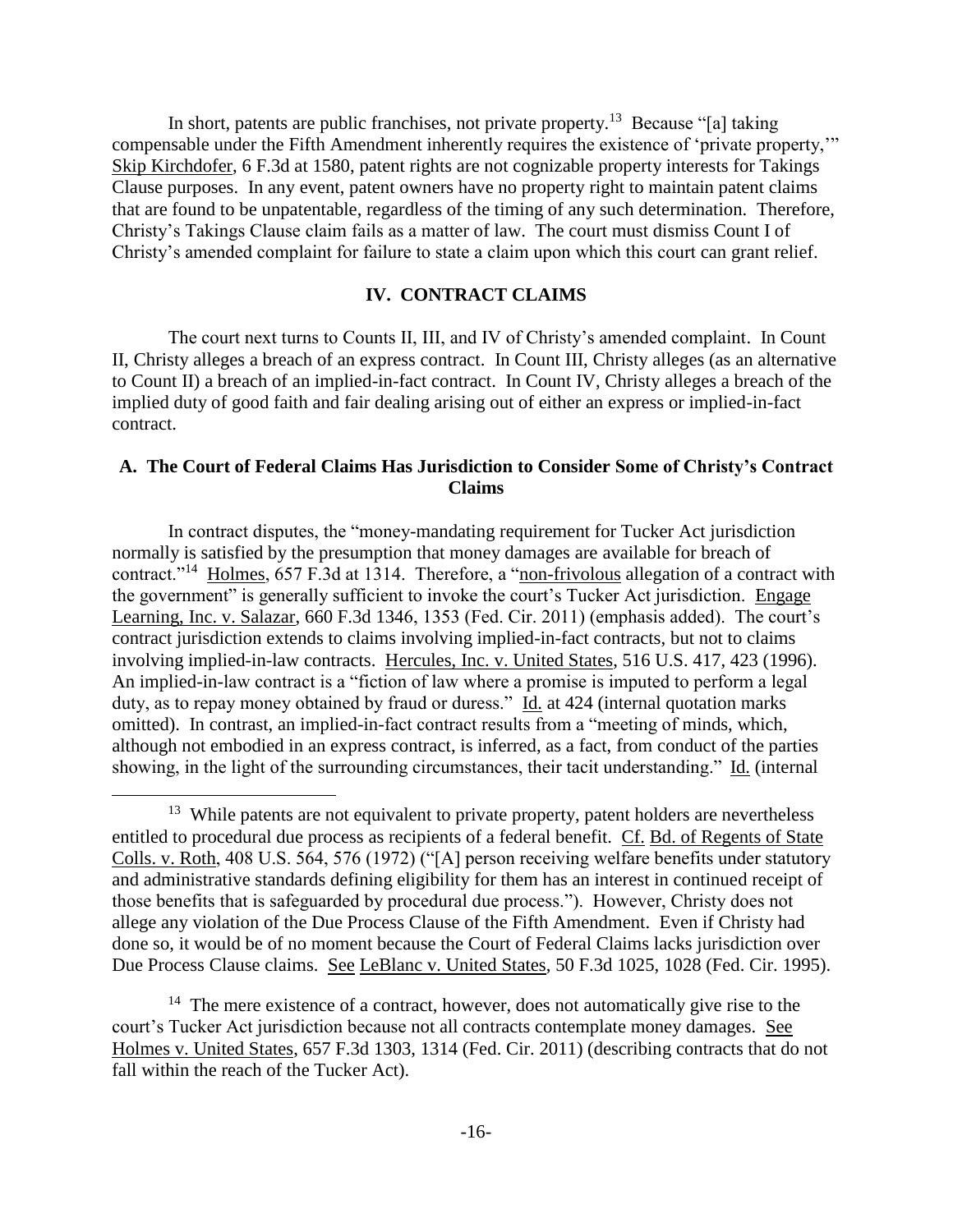quotation marks omitted). The requirements for an implied-in-fact contract with the government "are the same as for an express contract":

- (1) mutuality of intent,
- (2) consideration,
- (3) an unambiguous offer and acceptance, and
- (4) "actual authority" on the part of the government's representative to bind the government in contract.

Hanlin v. United States, 316 F.3d 1325, 1328 (Fed. Cir. 2003). The only difference between express contracts and implied-in-fact contracts is the nature of the evidence required to establish their existence. Id.

Even when a plaintiff properly alleges a contract with the government, the Court of Federal Claims cannot exercise its jurisdiction unless the plaintiff also satisfies the pleading requirements set forth in RCFC 9(k). See, e.g., Baha v. United States, 123 Fed. Cl. 1, 5 n.4 (2015) ("Satisfaction of RCFC 9(k) is a jurisdictional requirement."); see also Huntington Promotional & Supply, LLC v. United States, 114 Fed. Cl. 760, 766 (2014) ("If a plaintiff fails to comply with RCFC 9(k) and to allege sufficient facts to show that it had a contract with the United States, the court cannot exercise jurisdiction over the claim."); Kissi v. United States, 102 Fed. Cl. 31, 35 (2011) (finding no jurisdiction based on the plaintiff's failure to show an existing contract and failure to "adequately plead a contract claim under RCFC 9(k)"), aff'd per curiam, 493 F. App'x 57 (Fed. Cir. 2012). RCFC 9(k) requires a party, "[i]n pleading a claim founded on a contract," to "identify the substantive provisions of the contract . . . on which the party relies." A plaintiff that attaches a copy of the alleged contract to the complaint and "identif[ies] the provisions and terms of the contract that have been breached" satisfies its burden under RCFC 9(k) because doing so allows the court to "render a decision . . . know [ing] the relevant terms of the contract." Garreaux v. United States, 77 Fed. Cl. 726, 730 (2007), quoted in Gonzalez-McCaulley Inv. Grp., Inc. v. United States, 93 Fed. Cl. 710, 715 (2010).

### **1. Express Contract**

In Count II of its amended complaint, Christy alleges that the "Patent Certificate memorializes the terms of contract" between itself and the Patent and Trademark Office. Am. Compl. ¶ 111. Christy also describes the patent certificate, which was signed by the Director pursuant to his alleged authority to contract, id. ¶¶ 113, as "constitut[ing] a valid, existing contract with all the necessary terms," id.  $\parallel$  115. In other words, Christy alleges the existence of an express contract. Further, the parties appear to agree, and therefore the court assumes (without deciding) as such, that Christy's allegations regarding the existence of an express contract are not frivolous.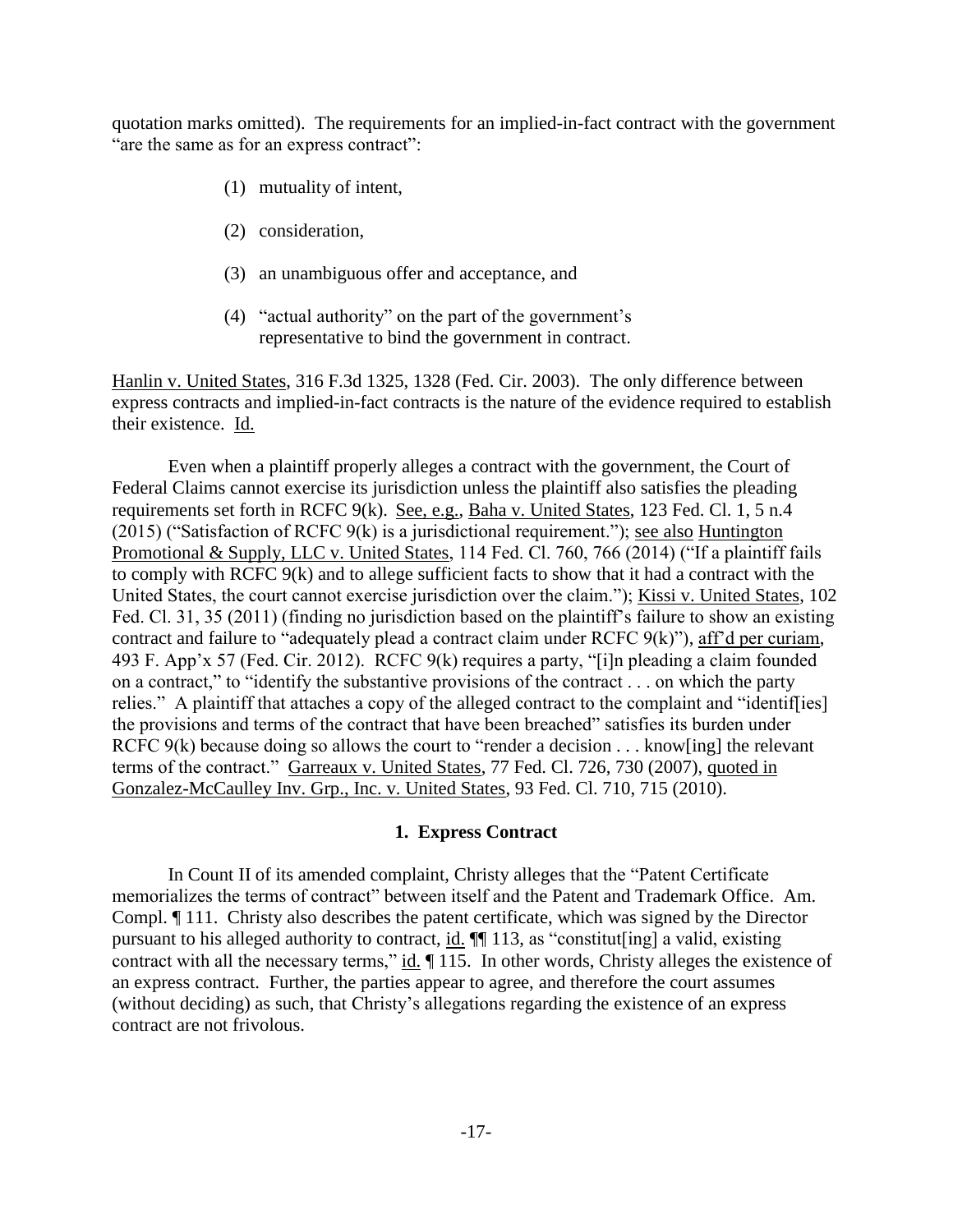In addition to alleging the existence of an express contract, Christy satisfied the RCFC 9(k) pleading requirements. Christy attached both the Notice of Allowance and Fee(s) Due and the patent certificate for the ′640 patent as exhibits to its amended complaint. Christy also identified the "relevant terms of the [alleged] contract" by describing the duties that the alleged contract purportedly imposed on both parties and highlighting those duties that Christy contends the Patent and Trademark Office breached. In other words, Christy's references to the alleged contract, which was attached to its amended complaint, are sufficient to apprise the court of the relevant provisions.

In short, Christy has (1) made a nonfrivolous allegation regarding the existence of an express contract with the Patent and Trademark Office and (2) satisfied the RCFC 9(k) pleading requirements. Therefore, the court has jurisdiction to consider Count II of Christy's amended complaint.

### **2. Implied-in-Fact Contract**

In Count III of its amended complaint, Christy alleges that, in the alternative to the existence of an express contract, (1) the Notice of Allowance and Fee(s) Due reflected "a mutual intent to contract" between itself and the Patent and Trademark Office; (2) the required fees constituted consideration; (3) "[n]o ambiguity existed as to the terms of the implied contract," which were "memorialize<sup>[d]"</sup> in the patent certificate; and (4) the Director "had actual authority to contractually bind the government" or, at a minimum, implied actual authority. Id.  $\P$  128-30. In other words, Christy alleges the existence of an implied-in-fact contract. As with Christy's allegations regarding the existence of an express contract, there is no indication that Christy's allegations regarding the existence of an implied-in-fact contract are frivolous, and defendant does not contend as such. Further, Christy satisfied the RCFC 9(k) pleading requirements for the reasons discussed above.

Christy contends that under its alleged implied-in-fact contract with the Patent and Trademark Office, the Patent and Trademark Office had a duty "to keep the patent claims in force as long as [Christy] paid [its] issue and maintenance fees." Id. ¶ 129. Christy relies on two statutes for the source of those duties—35 U.S.C. § 41 (discussing issuance and maintenance fees) and 35 U.S.C. § 154 (discussing patent terms). Id. ¶¶ 131, 133; see also id. ¶¶ 136-37 (asserting that the Patent and Trademark Office "materially breached the terms of the implied-infact contract" by invalidating claims 1-18 of the ′640 patent prior to the end of the statutory term). In other words, "[a] plain reading of the amended complaint makes clear" that Christy relies on these statutes "to establish the existence of [its] alleged contract[] with the government." eVideo Owners v. United States, 126 Fed. Cl. 95, 103 (2016), aff'd per curiam, 680 F. App'x 1004 (Fed. Cir. 2017).

Such reliance deprives the Court of Federal Claims of jurisdiction over Christy's claims based on an implied-in-fact contract. In Lion Raisins, Inc. v. United States, the plaintiff alleged that after it had paid for certain inspection services mandated by statute and applicable regulations, the United States Department of Agriculture breached an implied-in-fact contract to perform those inspections by failing to perform inspections in the required manner or at all. 54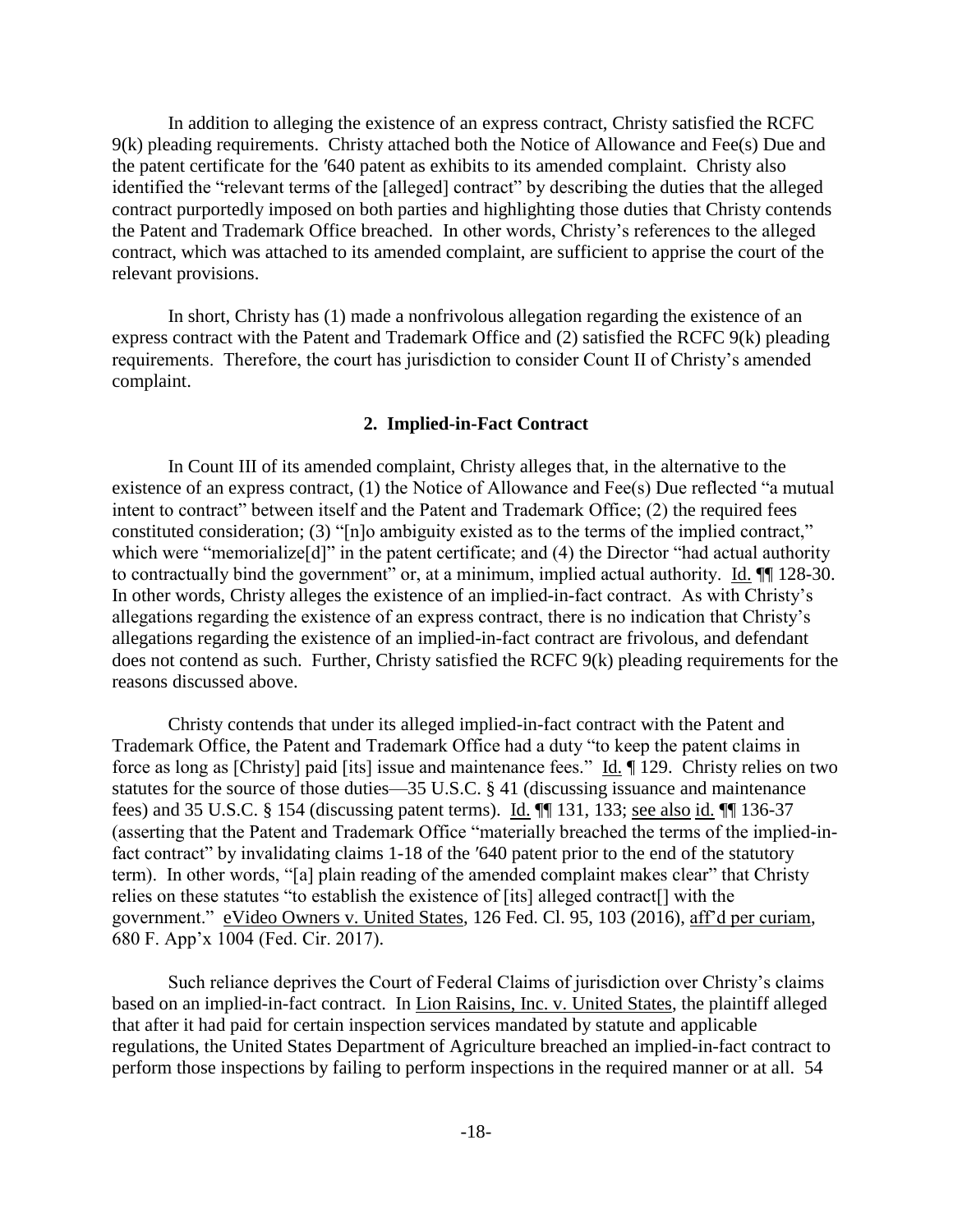Fed. Cl. 427, 429 (2002). The court determined that "the requirement for inspections and the payment of fees were pursuant to law and not the result of (1) an offer, (2) acceptance, (3) consideration, and (4) an agreement with a Government agent authorized to bind the Government." Id. at 431 (internal quotation marks omitted). Because any such obligations "would be implied in law, not implied-in-fact" as the plaintiff had argued, the Court of Federal Claims concluded that it lacked subject-matter jurisdiction to hear claims for the breach of those obligations. Id. at 432. In eVideo Owners, the plaintiff also alleged the existence of an impliedin-fact contract to establish subject-matter jurisdiction. 126 Fed. Cl. at 103. The court found that the plaintiffs "point[ed] to a duty that arises by operation of law to establish the alleged contracts with the United States" and that "[s]uch a duty cannot create an implied-in-fact contract that would fall within the [Court of Federal Claims'] jurisdiction." Id. at 104 (citing Lion Raisins, 54 Fed. Cl. at 432).

Similar to the plaintiffs in Lion Raisins and eVideo Owners, Christy, in an attempt to establish the existence of an implied-in-fact contract, relies on statutory provisions to define its purported contracting partner's obligations. Therefore, as in Lion Raisins and eVideo Owners, Christy actually alleges that it has entered into an implied-in-law contract, rather than an implied-in-fact contract. As such, the court lacks jurisdiction to consider Count III of Christy's amended complaint, and it must be dismissed.

### **3. Implied Duty of Good Faith and Fair Dealing**

In addition to alleging a breach of contract in Counts II and III of its amended complaint, Christy asserts, in Count IV, that the Patent and Trademark Office breached its implied duty of good faith and fair dealing arising from an express (or alternatively, implied-in-fact) contract.

A cause of action based on the implied duty of good faith and fair dealing is simply a specific breach-of-contract claim. See Centex Corp. v. United States, 395 F.3d 1283, 1304 (Fed. Cir. 2005) ("The covenant of good faith and fair dealing is an implied duty that each party to a contract owes to its contracting partner." (emphasis added)). The duty of good faith and fair dealing is applicable in both private and government contracts, id., and its existence "depends on the existence of an underlying contractual relationship," Scott Timber Co. v. United States, 692 F.3d 1365, 1372 (Fed. Cir. 2012) (internal quotation marks omitted). Therefore, when the court has subject-matter jurisdiction over a breach-of-contract claim, it has subject-matter jurisdiction over a claim for breach of the implied duty of good faith and fair dealing pertaining to the same alleged contract (whether the alleged contract is express or implied-in-fact).

As discussed above, the court has subject-matter jurisdiction to consider Christy's claim for breach of an express contract with the Patent and Trademark Office. Accordingly, the court has jurisdiction to consider Count IV of Christy's amended complaint to the extent that it relies on the existence of an express contract. However, also as discussed above, the court lacks subject-matter jurisdiction to consider Christy's claim for breach of an implied-in-fact contract. The court therefore lacks jurisdiction to consider, and accordingly must dismiss, Count IV of Christy's amended complaint to the extent that it relies on the existence of an implied-in-fact contract.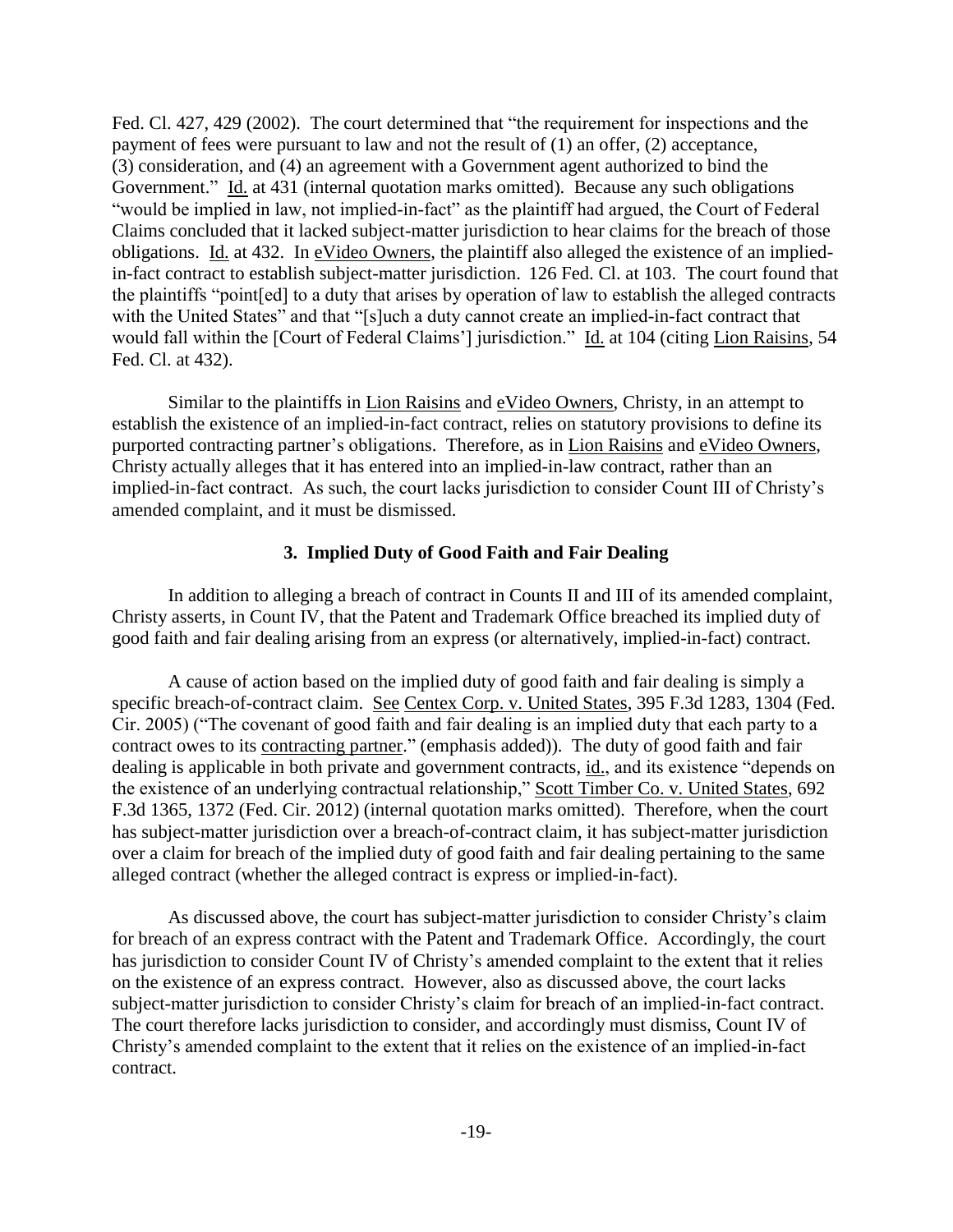# **B. Christy Fails to State a Plausible Contract Claim Upon Which This Court Can Grant Relief**

The court must now consider whether Christy's surviving breach-of-contract claims are plausible claims upon which this court can grant relief. To prove a breach of contract, a plaintiff must establish "(1) a valid contract between the parties; (2) an obligation or duty arising from that contract; (3) a breach of that duty; and (4) damages caused by the breach." Century Expl. New Orleans, LLC v. United States, 110 Fed. Cl. 148, 163 (2013) (citing San Carlos Irr. & Drainage Dist. v. United States, 877 F.2d 957, 959 (Fed. Cir. 1989)), aff'd, 745 F.3d 1168 (Fed. Cir. 2014). Once a breach of contract is established, the burden shifts to the defendant to plead and prove affirmative defenses that excuse the breach. Shell Oil Co. v. United States, 751 F.3d 1282, 1297 (Fed. Cir. 2014) (citing Stockton E. Water Dist. v. United States, 583 F.3d 1344, 1360 (Fed. Cir. 2009)). Christy's contract claims fail as a matter of law because Christy cannot demonstrate that it had a valid contract with the Patent and Trademark Office.

Federal Circuit precedent is unequivocal: "[a] patent is not a contract." In re Yardley, 493 F.2d 1389, 1395 (C.C.P.A. 1974). The United States Court of Customs and Patent Appeals ("Court of Customs and Patent Appeals"), a predecessor to the Federal Circuit, described the notion "that a patent is a contract" as a "popular myth." Krantz v. Olin, 356 F.2d 1016, 1020 (C.C.P.A. 1966). The court further explained that

> an application for a patent . . . is not negotiating a contract with the Government. Rather, [the plaintiff] is applying for a grant in accordance with a statute under which the right to a patent depends on compliance with the statutory terms and conditions. The prosecution of an application is not bargaining but a process of demonstration and persuasion that the statute has been complied with.

## Id.

 $\overline{a}$ 

The Federal Circuit has reiterated the principle that patents are not contracts in multiple decisions since Krantz and Yardley. In Constant v. United States ("Constant I"), the Federal Circuit emphasized that the United States Claims Court ("Claims Court"), the predecessor to the Court of Federal Claims, "followed the precedents of [the Federal Circuit] by holding that the issuance of a patent by the [Patent and Trademark Office] does not create a contractual relationship."<sup>15</sup> No. 88-1426, 1988 WL 94630, at \*1 (Fed. Cir. Sept. 13, 1988) (unpublished per

<sup>&</sup>lt;sup>15</sup> The plaintiff had sought "reimbursement for the costs of litigating and defending [his] two patents, on the theory that the government had breached 'patent grant contracts' by issuing to him two patents containing defects for which they were later held invalid." Constant v. United States ("Constant II"), 929 F.2d 654, 656 (Fed. Cir. 1991) (discussing prior case). The trial court held "as a matter of law that the issuance of a patent by the Patent and Trademark Office does not create a contractual relationship between that office and the patentee." Id. (internal quotation marks omitted).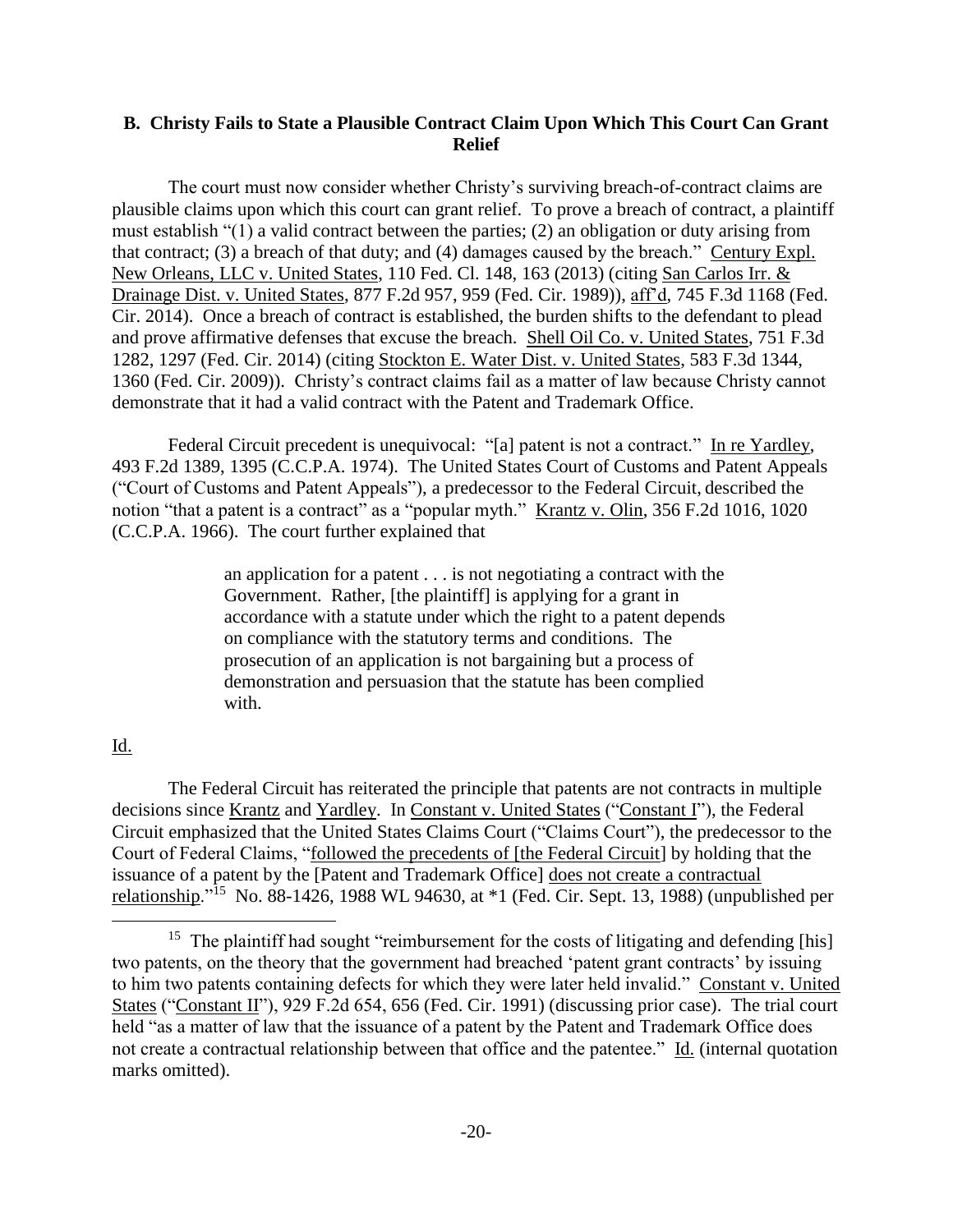curiam table decision) (emphases added). Approximately two years later, the plaintiff in Constant I unsuccessfully sought to vacate the trial court's judgment. Constant II, 929 F.2d at 655. In affirming the trial court's refusal to vacate its earlier judgment, the Federal Circuit observed that the plaintiff's "'patent grant' contract claim was untenable as a matter of law, and no additional proceedings could have enabled [him] to prove any set of facts entitling him to prevail on his claim for relief." Id. at 657.

Nearly seven years after its first Constant decision, the Federal Circuit acknowledged, in Markman v. Westview Instruments, Inc., that "[t]he analogy of a patent to a contract may appear to some extent to be an appropriate way of describing the circumstances surrounding the issuance of a patent." 52 F.3d 967, 984-85 (Fed. Cir. 1995) (en banc), aff'd, 517 U.S. 370 (1996). However, the Federal Circuit then described ways in which patent applications were "unlike contracts," and indicated that "[t]he more appropriate analogy for interpreting patent claims is the statutory interpretation analogy" rather than contract interpretation. Id. at 986-87. Additionally, the Federal Circuit specified that "[t]he analogy of a patent to a contract is not useful . . . in the context of a patent infringement suit" because "[p]atents are not contracts per se." Id. at 985; accord id. ("[P]atent infringement actions have never been viewed as breach of contract actions. Patent infringement has often been described as a tort.").

A decade later, in Highway Equipment Co. v. FECO, Ltd., the Federal Circuit further distinguished contracts from patents when it observed that certain facts described by the plaintiff "involved not a contract, but a patent." 469 F.3d 1027, 1038 (Fed. Cir. 2006).

Christy attempts to paint these Federal Circuit decisions as "ineffective." Pl.'s Resp. 28. Specifically, Christy avers that those decisions are "inapplicable" to the instant case because they were issued before the Supreme Court's Oil States decision and the relevant language is merely dicta. Id. at 27-28. Christy also avers that Krantz and Yardley do not "bear on this dispute" because they are decisions of the Court of Customs and Patent Appeals. Id. at 27-28 & n.16. Similarly, Christy proclaims that the relevant language in Markman and Highway Equipment is "also dicta" because, although they are Federal Circuit decisions, they were appeals of district court rulings. Id. at 28. Finally, Christy argues that Constant I is simply a "one-word . . . affirmance" and "does not cite or appear to have any relationship to Yardley." Id. at 28 & n.17. Christy is incorrect.

First, the Oil States decision did not overrule Krantz, Yardley, Constant I, Constant II, Markman, or Highway Equipment either explicitly or implicitly. In particular, the Supreme Court's characterization, in Oil States, of patents as public franchises referred to "the right to exclude others from making, using, offering for sale, or selling the [patented] invention throughout the United States," 138 S. Ct. at 1373 (quoting 35 U.S.C.  $\S$  154(a)(1))—not contracts.<sup>16</sup>

<sup>&</sup>lt;sup>16</sup> To the extent that the "public franchise" references in **Oil States** pertained to a contract with the government, the contract was with the government acting in its sovereign capacity, not in a commercial or proprietary capacity. See Oil States, 138 S. Ct. at 1373 ("[T]he grant of a patent involves a matter . . . between the public, who are the grantors, and the patentee." (internal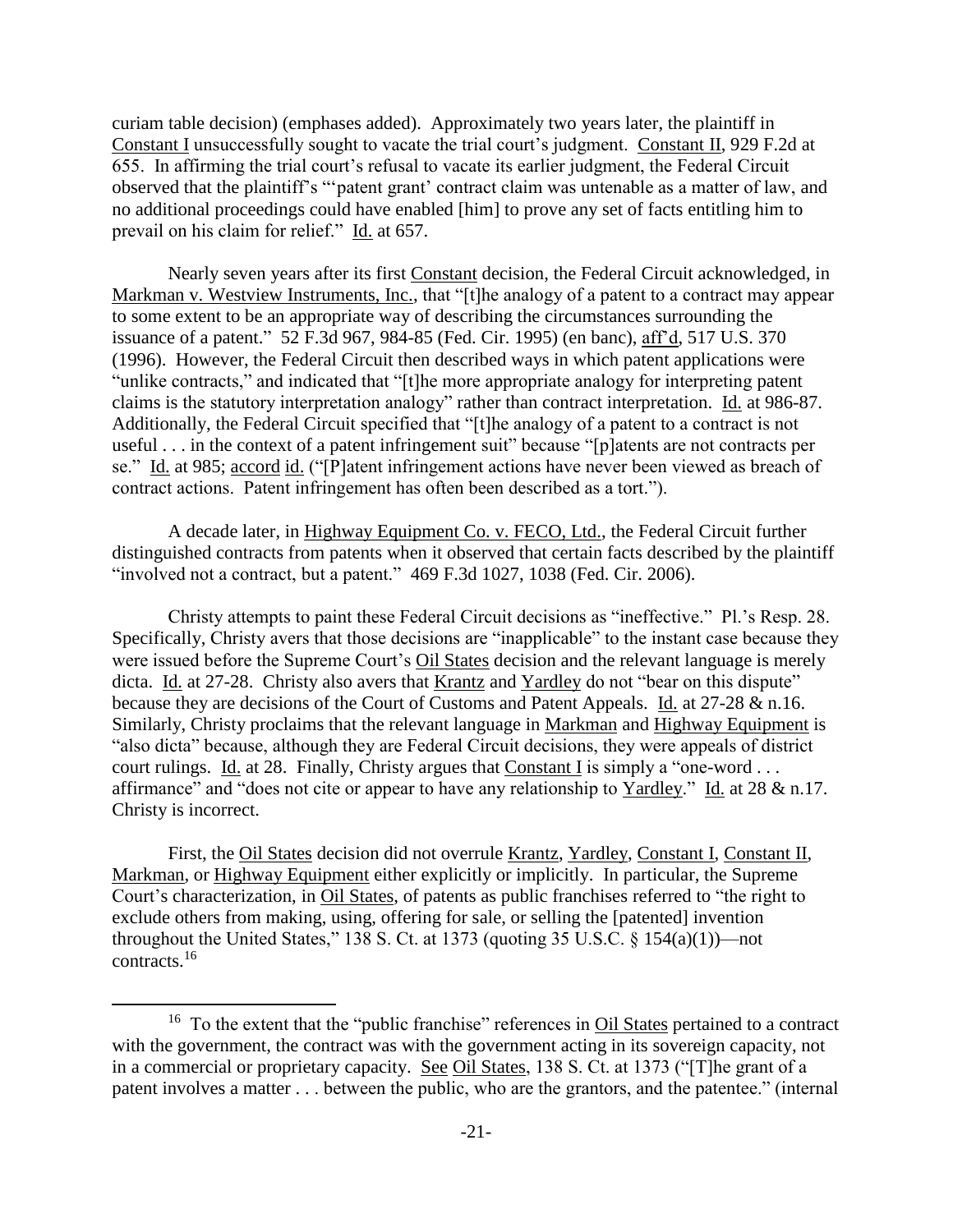Second, the statements referenced above in Krantz, Yardley, Constant I, Constant II, Markman, and Highway Equipment were not dicta because those statements were "essential to the result reached" and therefore "part of the court's holding." Arcam Pharm. Corp. v. Faria, 513 F.3d 1, 2 (1st Cir. 2007) (internal quotation marks omitted); accord id. ("Dictum constitutes neither the law of the case nor the stuff of binding precedent; rather, it comprises observations in a judicial opinion or order that are not essential to the determination of the legal questions then before the court." (citations and internal quotation marks omitted)). Christy's characterization of those statements as dicta misconstrues their importance:

- In Krantz, the Court of Customs and Patent Appeals debunked the "popular myth that a patent is a contract" in rejecting a theory of the case suggested by the appellant. 356 F.2d at 1020.
- In Yardley, the Court of Customs and Patent Appeals similarly emphasized that "[a] patent is not a contract" to reject an argument raised by a party. 493 F.2d at 1395.
- In Constant I, the Federal Circuit's observation that the Claims Court had followed Federal Circuit precedent teaching that "the issuance of a patent . . . does not create a contractual relationship" was a rejection of one of two theories advanced by the plaintiff (the other being a constitutional argument). 1988 WL 94630, at \*1.
- In Constant II, the Federal Circuit rejected all three contentions that the plaintiff raised on appeal. 929 F.2d at 657. In rejecting the plaintiff's contention that the dismissal of his case denied him due process, the Federal Circuit explained that (1) there was no due process violation because his "'patent grant' contract claim was untenable as a matter of law, and no additional proceedings could have enabled [him] to prove any set of facts entitling him to prevail on his claim" and (2) therefore the trial court's judgment was valid even if the opinion supporting the judgment may have been lacking. Id.

quotation marks and alterations omitted)). The Court of Federal Claims "has jurisdiction over most proprietary contracts, but generally does not have jurisdiction over contracts the government makes in its sovereign capacity." Awad v. United States, 61 Fed. Cl. 281, 284 (2004). When the government enters into a contract in its sovereign capacity, the Court of Federal Claims "will only have jurisdiction if . . . the contract's language provides for the payment of monetary damages in case of a breach by the government." Id. at 285. There is no such language in Christy's alleged contract with the Patent and Trademark Office.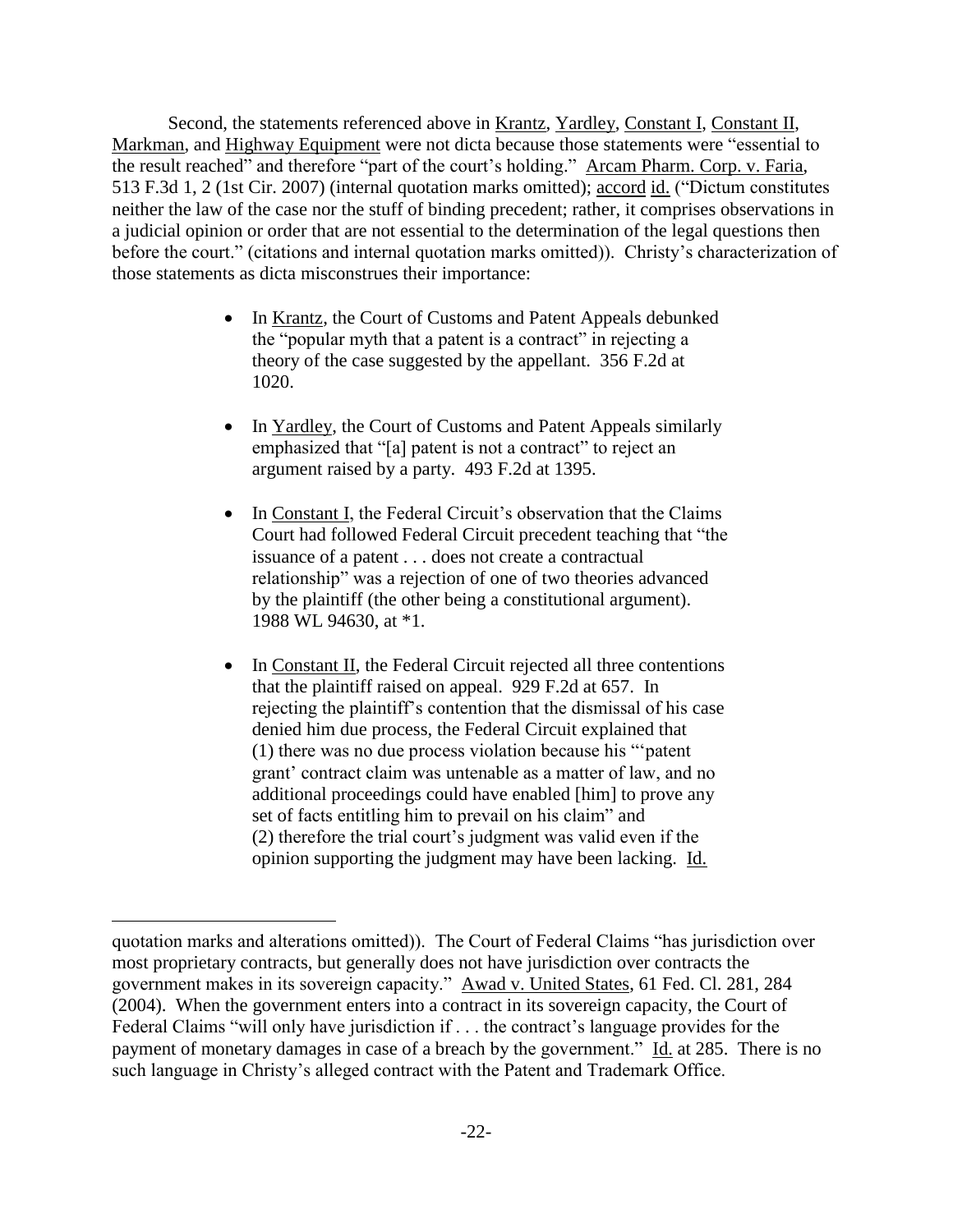- The dispute in Markman concerned "the interpretation and construction of patent claims." 52 F.3d at 970. Because the central issue was the proper paradigm through which to view claim construction, the Federal Circuit's determination that "[p]atents are not contracts," id. at 985, was a necessary step in its analysis.
- In Highway Equipment, the Federal Circuit considered, among other issues, an appeal of the trial court's exercise of supplemental jurisdiction over a state-law counterclaim in a patent infringement action. 469 F.3d at 1037-38. The Federal Circuit observed that the counterclaim involved a contract, whereas the "federal counts involved not a contract, but a patent," and concluded that there was no supplemental jurisdiction over the counterclaim because "the respective instrumentalities [were] different, the products at issue [were] different, the alleged acts [were] different, and the governing laws [were] different." Id. at 1038-39. In other words, the Federal Circuit's delineation between contracts and patents was crucial to its holding.

Third, that Krantz and Yardley are decisions of the Court of Customs and Patent Appeals is of no moment. In its first published opinion, the Federal Circuit declared that "the holdings of our predecessor courts, [including] the United States Court of Customs and Patent Appeals . . . shall be binding as precedent in [the Federal Circuit]." S. Corp. v. United States, 690 F.2d 1368, 1369 (Fed. Cir. 1982) (en banc).

Fourth, that Markman and Highway Equipment originated in federal district courts is also of no moment. As defendant observes, the Federal Circuit applies Federal Circuit law "to substantive and procedural issues unique to and intimately involved in federal patent law," and applies "regional circuit law to other substantive and procedural issues." Verinata Health, Inc. v. Ariosa Diagnostics, Inc., 830 F.3d 1335, 1338 (Fed. Cir. 2017). The issues addressed in the statements from Markman and Highway Equipment referenced above dealt specifically with patent law, and thus those statements constitute Federal Circuit law, which is binding here. Similarly, the above statements from Krantz, Yardley, Constant I, and Constant II squarely address patent-law issues, and thus constitute Federal Circuit law that is binding on this court.

Finally, Christy's criticism of the Constant I decision is disingenuous. Constant I is indeed a one-word affirmance that appears in the Federal Reporter's "Table of Decisions Without Reported Opinions." See 861 F.2d 728 (Fed. Cir. 1988). However, the full opinion is available from multiple sources (including Westlaw and Lexis) to which Christy cited. See Pl.'s Resp. 28 n.17. As noted above, the Constant I decision specifically invoked "the precedents of [the Federal Circuit]." 1988 WL 94630, at \*1. The Federal Circuit cited both Yardley and Krantz in doing so. Id. Christy's attempts to discredit Constant I, and Constant II by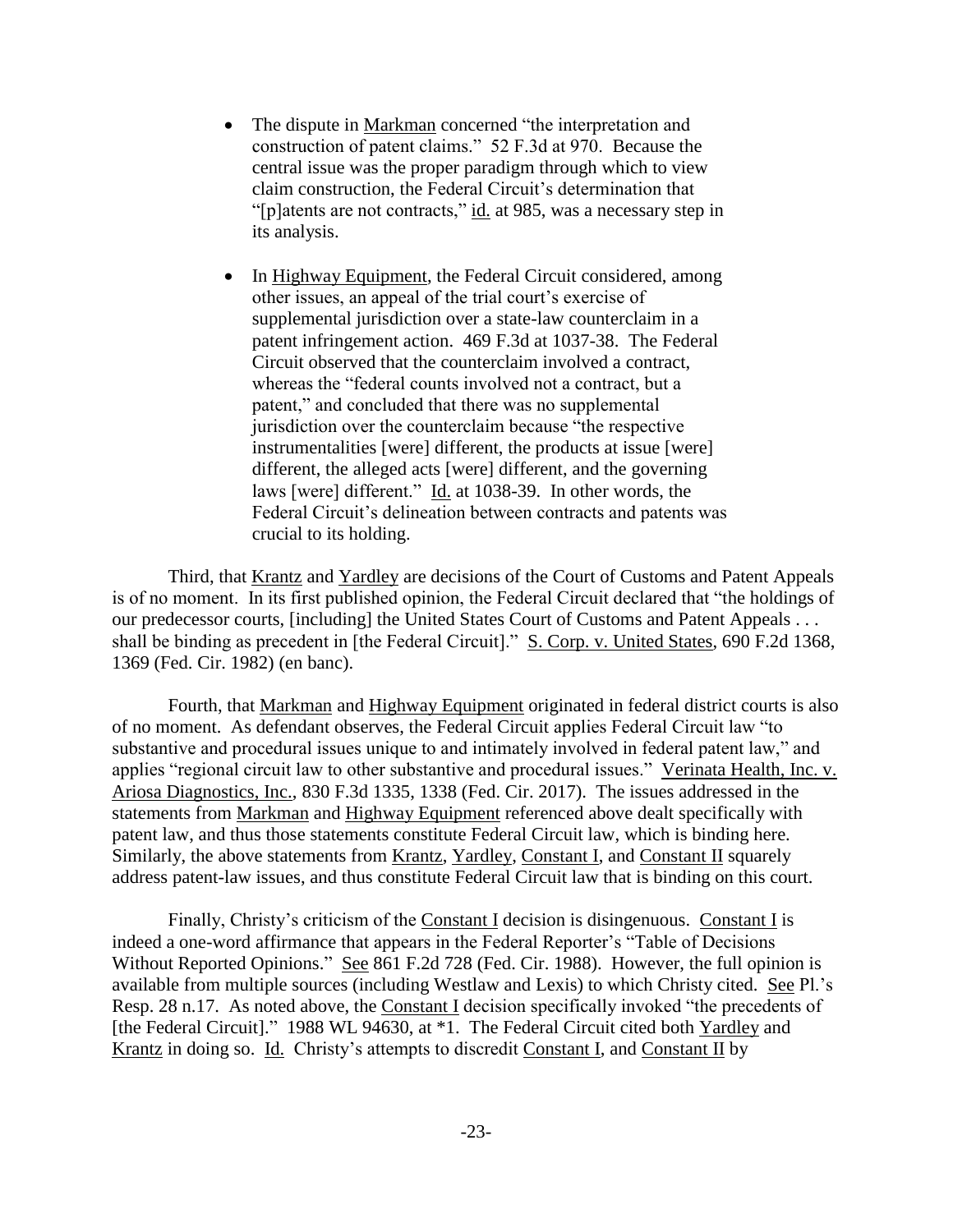implication, can only be explained by the fact that the Constant I and Constant II decisions are directly on point. See supra note 15.

In short, Christy has failed to state a plausible contract claim upon which this court can grant relief because patents (including the individual claims contained therein) are not contracts, and the patenting process is not a contracting process. Pursuant to RCFC 12(b)(6), the court must dismiss Counts II, III, and IV of Christy's amended complaint to the extent that it has subject-matter jurisdiction over the claims contained therein.<sup>17</sup>

### **V. UNJUST ENRICHMENT CLAIM**

The court now turns to Count V of the amended complaint, in which Christy pleads, in the alternative to its breach-of-contract claims (i.e., Counts II, III, and IV), unjust enrichment based on the Patent and Trademark Office having retained the patent fees that Christy paid despite the invalidation of Christy's patent claims. See Am. Compl. ¶ 167 ("Defendant was enriched without justification . . . ."). Defendant correctly asserts that unjust enrichment, as an equitable cause of action, is beyond the jurisdiction of this court. See 8x8, Inc. v. United States, 854 F.3d 1376, 1383 n.7 (Fed. Cir. 2017). Defendant also correctly asserts that even if the court possessed jurisdiction over Christy's unjust enrichment claim, it fails to state a claim upon which this court can grant relief because "[t]he core allegations of Count V are that an implied-in-fact contract, created through patenting, was breached by patent invalidation—precisely as alleged in Count III—and that, as a result of that breach, the government was enriched without justification." Def.'s Mot. 18 (alterations and internal quotation marks omitted). Christy indicates that it "does not oppose the Government's request that Count V be dismissed and hereby stipulates to dismissal of Count V of the First Amended Complaint." Pl.'s Resp. 38. The court therefore must dismiss Count V of Christy's amended complaint for lack of subject-matter jurisdiction. To the extent that the court has jurisdiction over Count V, the court must dismiss it for failure to state a claim upon which this court can grant relief.

## **VI. ILLEGAL EXACTION CLAIM**

Finally, the court turns to Count VI of Christy's amended complaint, in which Christy asserts (in the alternative to its Takings Clause claim in Count I) that the Patent Trial and Appeal Board's invalidation of claims 1-18 of the ′640 patent constitutes an illegal exaction. Specifically, Christy alleges that the Patent Trial and Appeal Board illegally exacted the issuance and maintenance fees that Christy paid, the investments that Christy made in the ambient air backflushed filter vacuum invention, the total value of Christy's patent claims, the value of Christy's right to exclude, and the attorney fees that Christy spent in defending its claims during inter partes review. Am. Compl. ¶ 175.

<sup>&</sup>lt;sup>17</sup> Christy's allegations regarding a purported implied-in-fact contract did not survive the court's jurisdictional inquiry. However, to the extent that the court has subject-matter jurisdiction over any of Christy's claims grounded in contract, all such claims fail—regardless of the type of contract relied upon—because patents are not contracts.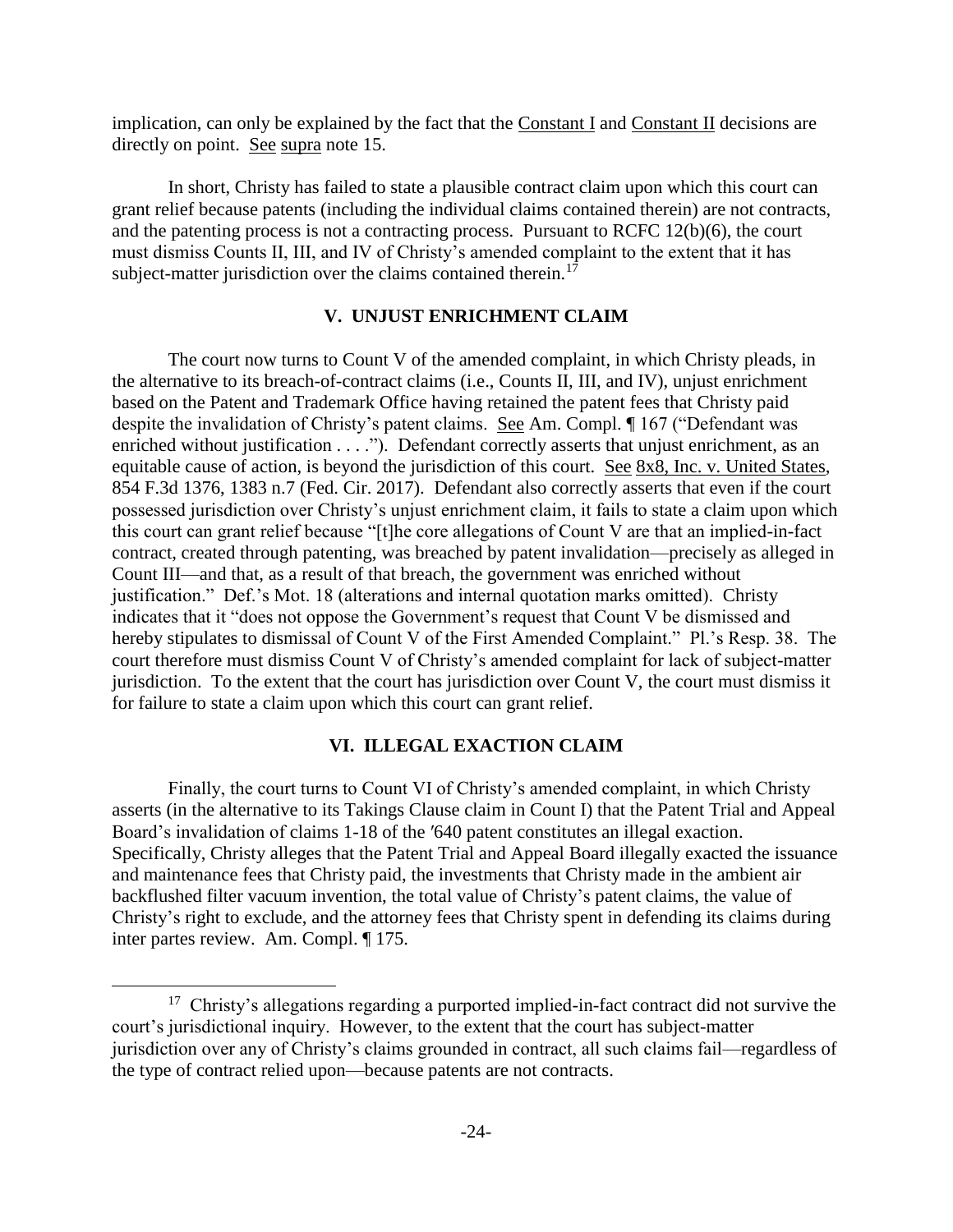[A]n illegal exaction claim may be maintained when the plaintiff has paid money over to the Government, directly or in effect, and seeks return of all or part of that sum that was improperly paid, exacted, or taken from the claimant in contravention of the Constitution, a statute, or a regulation.

Aerolineas Argentinas v. United States, 77 F.3d 1564, 1572-73 (Fed. Cir. 1996) (internal quotation marks omitted); accord id. at 1573 ("[A]n illegal exaction has occurred when 'the Government has the citizen's money in its pocket."" (quoting Clapp v. United States, 127 Ct. Cl. 505, 512 (1954))).

# **A. The Court of Federal Claims Lacks Jurisdiction to Consider Christy's Illegal Exaction Claim**

The Tucker Act provides jurisdiction for the Court of Federal Claims to entertain illegal exaction claims "when the exaction is based upon an asserted statutory power," id., provided that the "statute or provision causing the exaction itself provides, either expressly or by necessary implication, that the remedy for its violation entails a return of money unlawfully exacted," Norman v. United States, 429 F.3d 1081, 1095 (Fed. Cir. 2005) (internal quotation marks omitted). A plaintiff asserting an illegal exaction must also allege a direct relationship between the statute, regulation, or constitutional provision at issue and the alleged exaction in order to invoke this court's jurisdiction. Id. at 1095-96. However, the court's Tucker Act jurisdiction is displaced when a "specific remedial scheme establishes the exclusive framework for the liability Congress created under the statute." United States v. Bormes, 568 U.S. 6, 12 (2012).

According to Christy, it should not have been required to pay fees for a patent containing unpatentable claims. Christy asserts "that the Government's demand for fees under what amounts to false pretenses and not returning the fees paid after Christy's patent was rescinded constitutes an illegal exaction." Pl.'s Resp. 32. Defendant contends that the Court of Federal Claims lacks subject-matter jurisdiction to consider Christy's illegal exaction claim because, among other reasons, the Tucker Act is displaced by a specific statutory and regulatory scheme regarding fee refunds.

Defendant is correct. As Christy observes, the Patent and Trademark Office "may refund any fee paid by mistake or any amount paid in excess of that required." 35 U.S.C. § 42(d). Patent fee refunds are governed by the terms of 37 C.F.R. § 1.26. See, e.g., Panos v. Dir. of USPTO, No. 3:14cv698, 2015 WL 5786826, at \*1 (E.D. Va. Sept. 30, 2015). The Patent and Trademark Office has "inherent authority to govern procedure" before it. In re Bogese, 303 F.3d 1362, 1368 (Fed. Cir. 2003). To that end, and pursuant to the authority granted by 35 U.S.C. § 42(d) and 37 C.F.R. § 1.26, the Patent and Trademark Office's Manual of Patent Examining Procedure ("MPEP") provides that "[a]ll questions pertaining to the return of fees are referred to the Refunds Section of the Receipts Division of the Office of Finance" and that issues regarding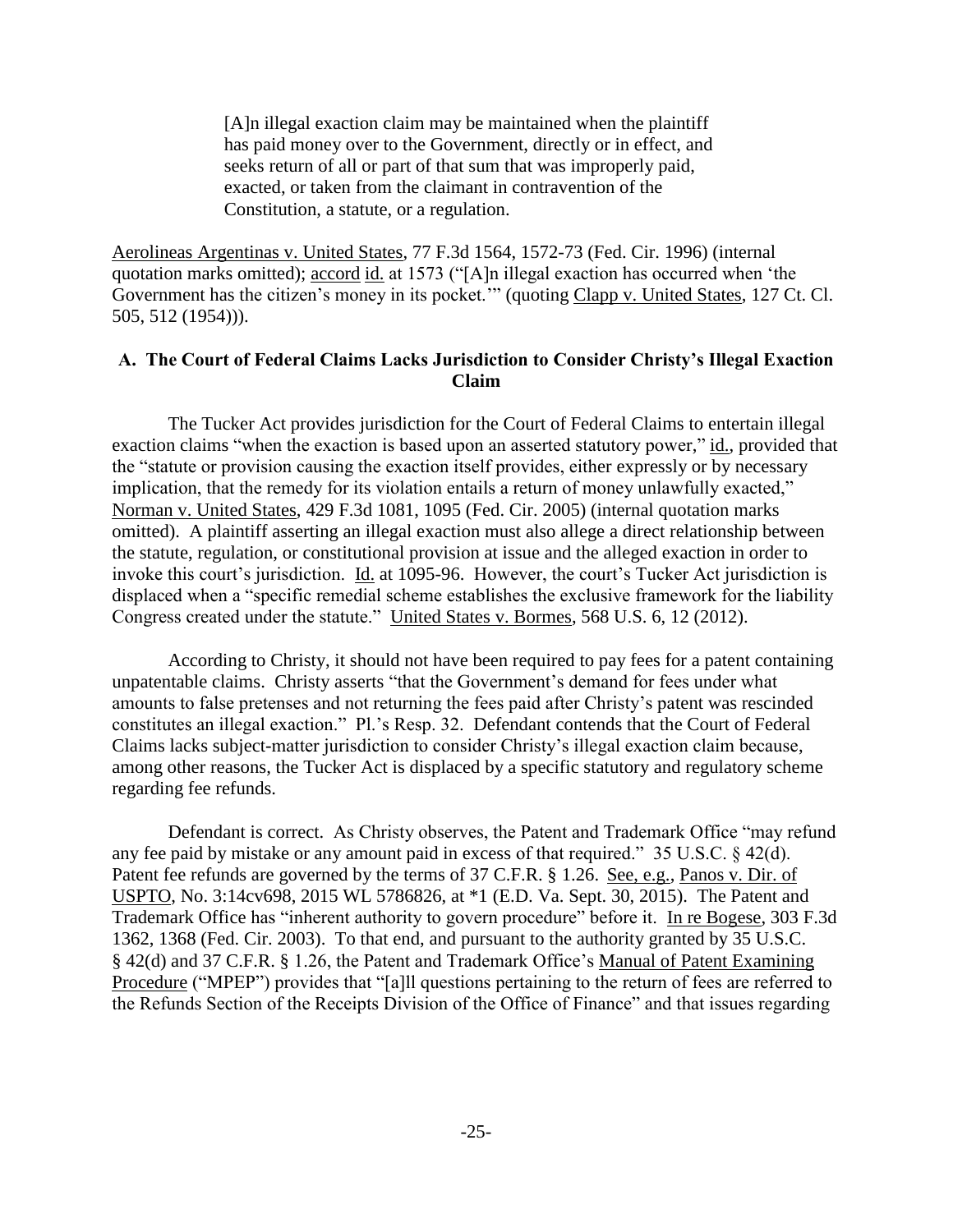fee refunds may, "to the extent appropriate," be addressed "in decisions on petition."<sup>18</sup> MPEP § 607.02 (9th ed. Rev. 3, Jan. 2018); see also 37 C.F.R. §§ 1.181-.182 (discussing petitions); Petitions, USPTO, https://www.uspto.gov/patents-application-process/petitions (last visited Jan. 29, 2019) [http://web.archive.org/web/20190129150949/https://www.uspto.gov/patentsapplication-process/petitions] (same). A denial of a petition constitutes a "final agency decision." MPEP § 1002.02. Because the Administrative Procedure Act "affords a right of judicial review of agency action," Panos, 2015 WL 5786826, at \*8 (citing 5 U.S.C. § 702), judicial review regarding the return of fees paid to the Patent and Trademark Office is subject to the provisions of the Administrative Procedure Act. Cf. Fleming v. Coward, 534 F. App'x 947, 950 (Fed. Cir. 2013) (unpublished decision) ("To the extent that these statutory provisions are inadequate, an action against the [Patent and Trademark Office] may be brought under the Administrative Procedure Act if the patent applicant demonstrates receipt of a 'final agency action' under 5 U.S.C. § 704.").

In Count VI of its amended complaint, Christy advances an illegal exaction claim under the Tucker Act, not a claim for judicial review of a final agency action under the Administrative Procedure Act. Because "statutory schemes with their own remedial framework exclude alternative relief under the general terms of the Tucker Act," Bormes, 568 U.S. at 13, this court cannot exercise subject-matter jurisdiction over Christy's illegal exaction claim. In any event, the Court of Federal Claims lacks jurisdiction to entertain claims arising under the Administrative Procedure Act. Roberts v. United States, 745 F.3d 1158, 1167 (Fed. Cir. 2014). The court therefore must dismiss Count VI of Christy's amended complaint for lack of subject-matter jurisdiction.

# **B. Christy Fails to State a Plausible Illegal Exaction Claim Upon Which This Court Can Grant Relief**

To the extent that the court has subject-matter jurisdiction to consider Christy's illegal exaction claim, the claim fails on its merits.

> [T]o assert a valid illegal exaction claim, plaintiffs must show that: (1) they [have] paid money over to the government, directly or in effect; (2) the exaction was directly caused by the misapplication of a provision of the Constitution, a statute[,] or a regulation; and (3) the violated law provides for a return of [the] money unlawfully exacted.

eVideo Owners, 126 Fed. Cl. at 102 (second and fourth alterations in original) (internal quotation marks omitted). A "direct" exaction takes place "when money is paid directly to the government

<sup>&</sup>lt;sup>18</sup> "The MPEP [is] commonly relied upon as a guide to patent attorneys and patent examiners on procedural matters. While the MPEP does not have the force of law, it is entitled to judicial notice as an official interpretation of statutes or regulations as long as it is not in conflict therewith." Molins PLC v. Textron, Inc., 48 F.3d 1172, 1180 n.10 (Fed. Cir. 1995) (alteration in original) (citation and internal quotation marks omitted).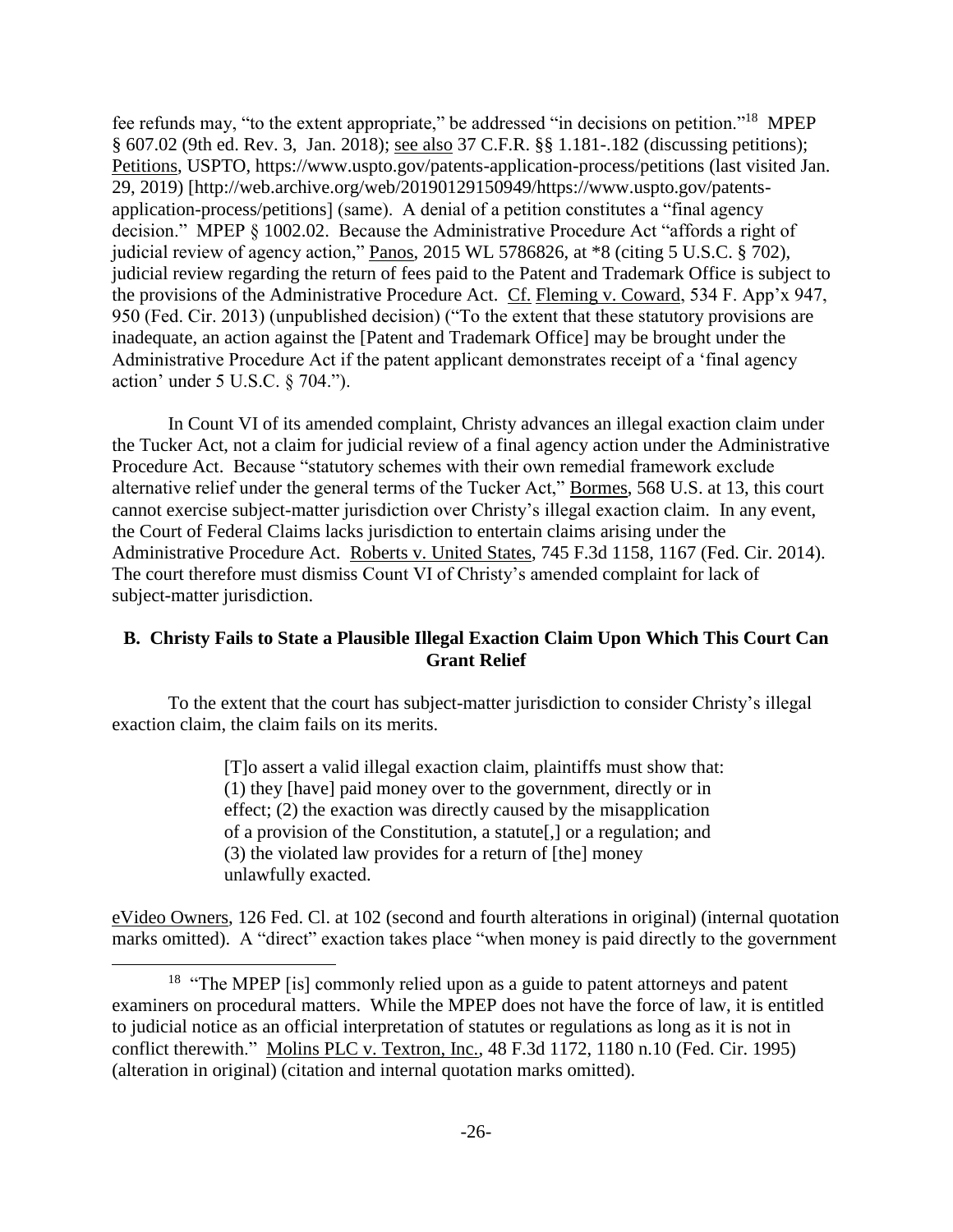as a result of the application of a statute or a regulation." Id. An "in effect" exaction takes place "when the government requires a plaintiff to make a payment on [the government's] behalf to a third-party or when the government exacts property which it later sells and for which it receives money." Id.

As previously noted, with respect to the patent issuance and maintenance fees paid by Christy for the ′640 patent, the statute governing fees paid to the Patent and Trademark Office allows the Director to "refund any fee paid by mistake or any amount paid in excess of that required." 35 U.S.C. § 42(d). As explained in section 607.02 of the MPEP,

> When an applicant or patentee takes an action "by mistake" (e.g., files an application or maintains a patent in force "by mistake"), the submission of fees required to take that action (e.g., a filing fee submitted with such application or a maintenance fee submitted for such patent) is not a "fee paid by mistake" within the meaning of 35 U.S.C. § 42(d).

In other words, Christy's fees "were owed at the time they were paid, and as such, were not fees paid by mistake." In re Patent No. 7,061,177, 2006 WL 4559506, at \*1 (Comm'r Pat. Oct. 17, 2006). Christy "obtained the results for which [it] admittedly paid the fees," id., because it paid those fees to maintain claims 1-18 of the ′640 patent, which were not cancelled until August 14, 2018, and also to maintain claims 19-20 of the ′640 patent, which were not within the scope of the inter partes review proceedings and remain in force.

Since Christy obtained the result for which it purposefully and knowingly paid the issuance and maintenance fees, those fees cannot be said to have been illegally exacted. Christy cannot now seek a return of those fees under 35 U.S.C. § 42(d) and 37 C.F.R. § 1.26(a) (to the extent that the two-year refund application deadline set forth in 37 C.F.R. § 1.26(b) was not applicable). At most, the purpose for which Christy paid those fees has changed from maintaining claims 1-20 of the ′640 patent to maintaining claims 19-20 of the ′640 patent. "To now request a refund of those rightfully paid fees is a change in purpose after the fact, which precludes a refund." Id. at \*1. Because "[a] change of purpose after the payment of a fee, such as when a party desires to withdraw a patent filing for which the fee was paid . . . will not entitle a party to a refund of such fee," 37 C.F.R. 1.26(a), Christy is not entitled to a refund of its issuance and maintenance fees. Thus, the laws upon which Christy relies to support its illegal exaction claim were neither misapplied nor do they, under the circumstances of the instant case, provide for a return of those fees.

Besides seeking a return of its issuance and maintenance fees, Christy avers that it is entitled, under a theory of illegal exaction, to a return of its investments in the ambient air backflushed filter vacuum invention, the total value of its patent claims, the value of its right to exclude, and the attorney fees spent to defend its claims during inter partes review. Christy's illegal exaction claim for these expenditures is devoid of merit. Christy does not argue, nor could it, that these funds were exacted directly because they were not paid to any government entity. Instead, Christy contends that the invalidation of claims 1-18 of the ′640 patent had a